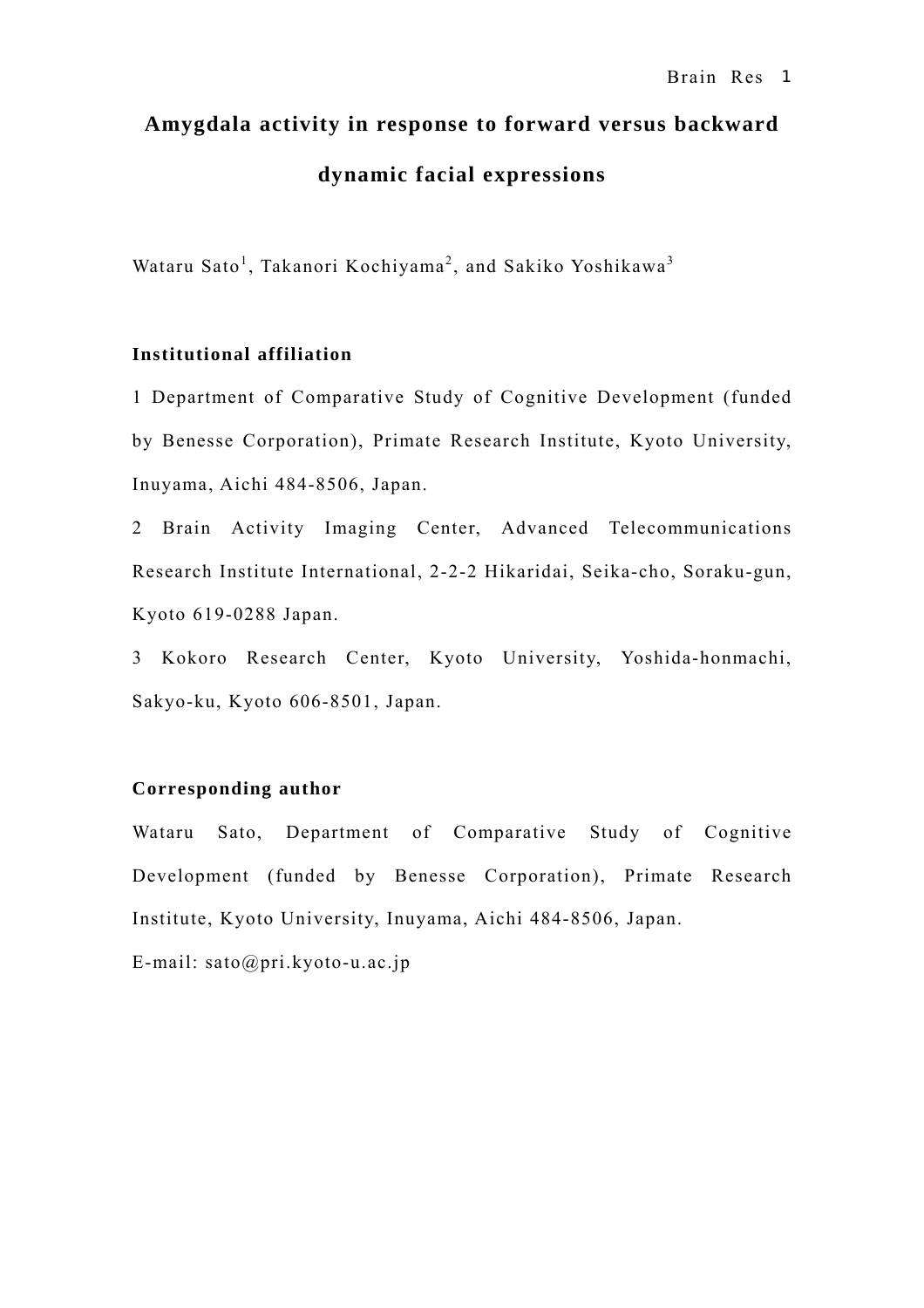#### **ABSTRACT**

Observations of dynamic facial expressions of emotion activate several brain regions, but the psychological functions of these regions remain unknown. To investigate this issue, we presented dynamic facial expressions of fear and happiness forwards or backwards, thus altering the emotional meaning of the facial expression while maintaining comparable visual properties. Thirteen subjects passively viewed the stimuli while being scanned using fMRI. After image acquisition, the subject's emotions while perceiving the stimuli were investigated using valence and intensity scales. The left amygdala showed higher activity in response to forward compared with backward presentations, for both fearful and happy expressions. Amygdala activity showed a positive relationship with the intensity of the emotion experienced. These results suggest that the amygdala is not involved in the visual but is involved in the emotional processing of dynamic facial expressions, including specifically the elicitation of subjective emotions.

**Key words:** amygdala, dynamic facial expression, emotional intensity, fMRI.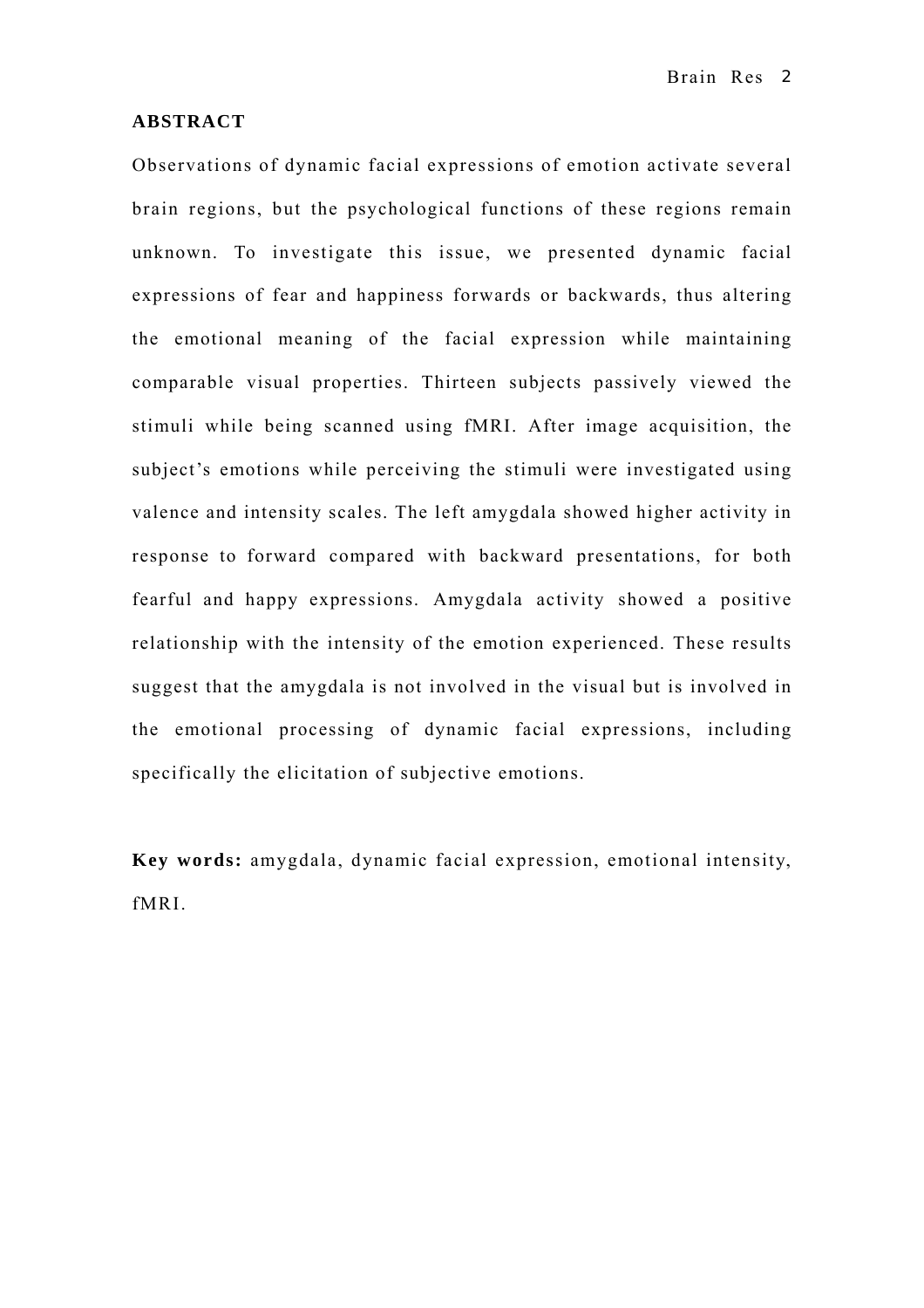#### **1. Introduction**

Dynamic facial expressions of emotions are natural and powerful cues in our daily interactions. Psychological studies have indicated that dynamic facial expressions, as compared with static expressions, enhance a variety of psychological processes, including perception (Yoshikawa and Sato, 2008), identity recognition (e.g., Bruce and Valentine, 1988), facial mimicry (e.g., Sato and Yoshikawa, 2007b), emotion recognition (e.g., Harwood et al., 1999), and emotion elicitation (Sato and Yoshikawa, 2007a).

Some neuroimaging studies have depicted brain activity in response to dynamic facial expressions of emotion, comparing brain activity in response to dynamic emotional facial expressions with activity in response to static expressions (Kilts et al., 2003; LaBar et al., 2003; Sato et al., 2004a; Pelphrey et al., 2007). Although the details differ among the studies, the results generally indicated that several brain regions were more active when viewing dynamic facial expressions compared with static facial expressions; these regions included the posterior superior temporal sulcus (STS) and adjacent regions (Kilts et al., 2003; LaBar et al., 2003; Sato et al., 2004a; Pelphrey et al., 2007), the posterior fusiform gyrus (Kilts et al., 2003; LaBar et al., 2003; Sato et al., 2004a; Pelphrey et al., 2007), the inferior occipital gyrus (Sato et al., 2004a), the inferior frontal gyrus (LaBar et al., 2003; Sato et al., 2004a), and the amygdala (LaBar et al., 2003; Sato et al., 2004a; Pelphrey et al., 2007). As these regions are related to the processing of faces and facial expressions (Hoffman and Haxby, 2000; Rizzolatti et al.,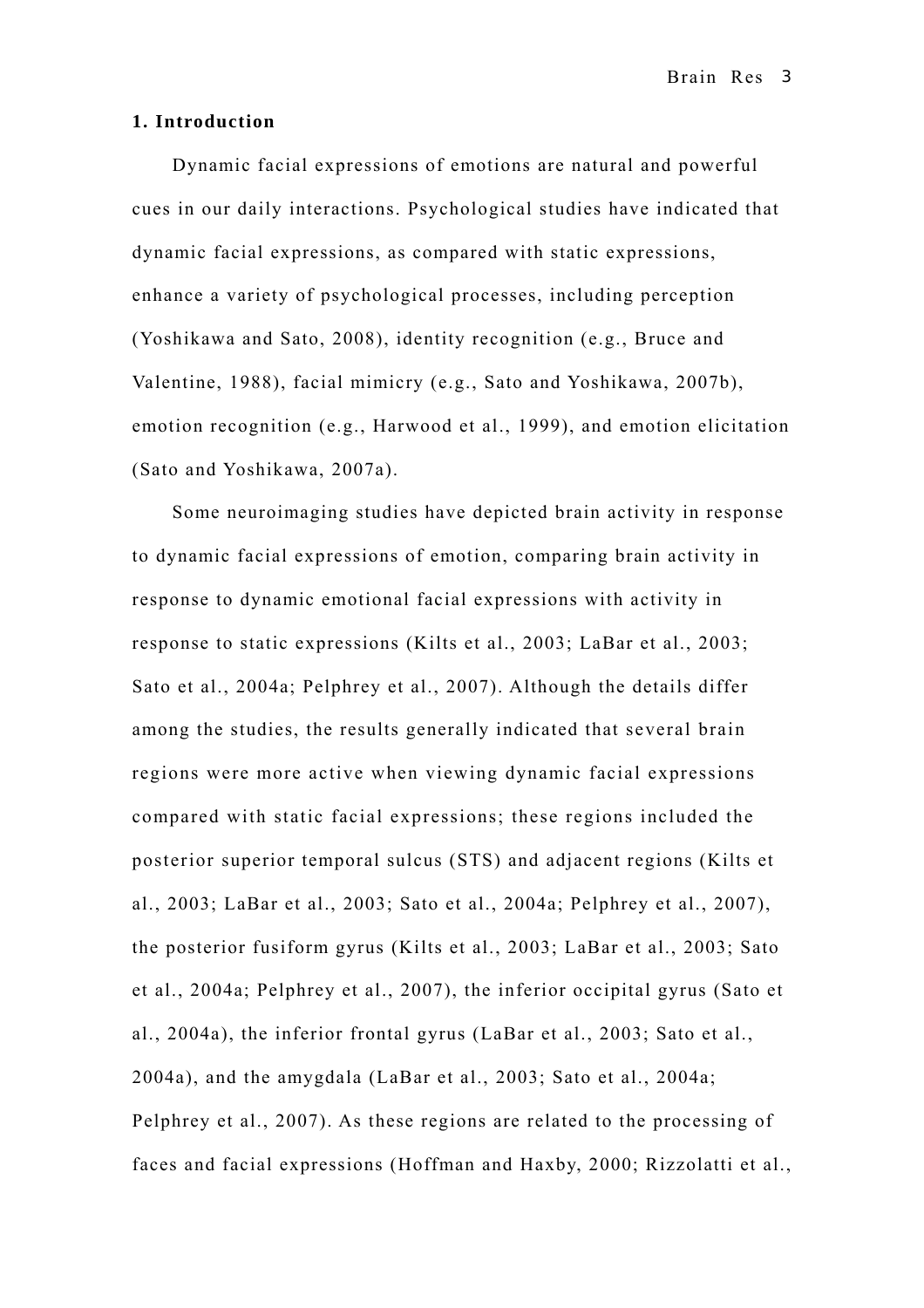2001), enhanced activity of this neural substrate is consistent with enhanced manifold psychological processes for dynamic facial expressions.

Nevertheless, the specific psychological functions of these brain regions remain unknown. The most prominent feature of dynamic facial expressions, as compared with static facial expressions, is dynamic visual information. Most brain regions activated by dynamic facial expressions have been shown to contain visual-responsive neurons (e.g., Ono and Nishijo, 1999). Thus, it is possible that the processing of visual motions may be the primary correlate in these regions. Alternatively, as dynamic facial expressions enhance various psychological processes such as emotion elicitation, some of these processes may be related to the activity in these regions.

To investigate the neural activity for dynamic biological stimuli while controlling for visual features, Brothers (1990) proposed the interesting strategy of presenting the stimuli backwards. Brothers insisted that if the stimuli were shown backwards, they would have the same visual features, but the meaning would be reduced. This would likely be the case for dynamic facial expressions, because dynamic facial expressions presented forwards and backwards would have comparable visual motions but quite different emotional meanings. The forward presentations would exhibit appearing emotional expressions, whereas the backward presentations would indicate disappearing emotional expressions. To investigate the neural activity related to emotional processing, and not visual processing, for dynamic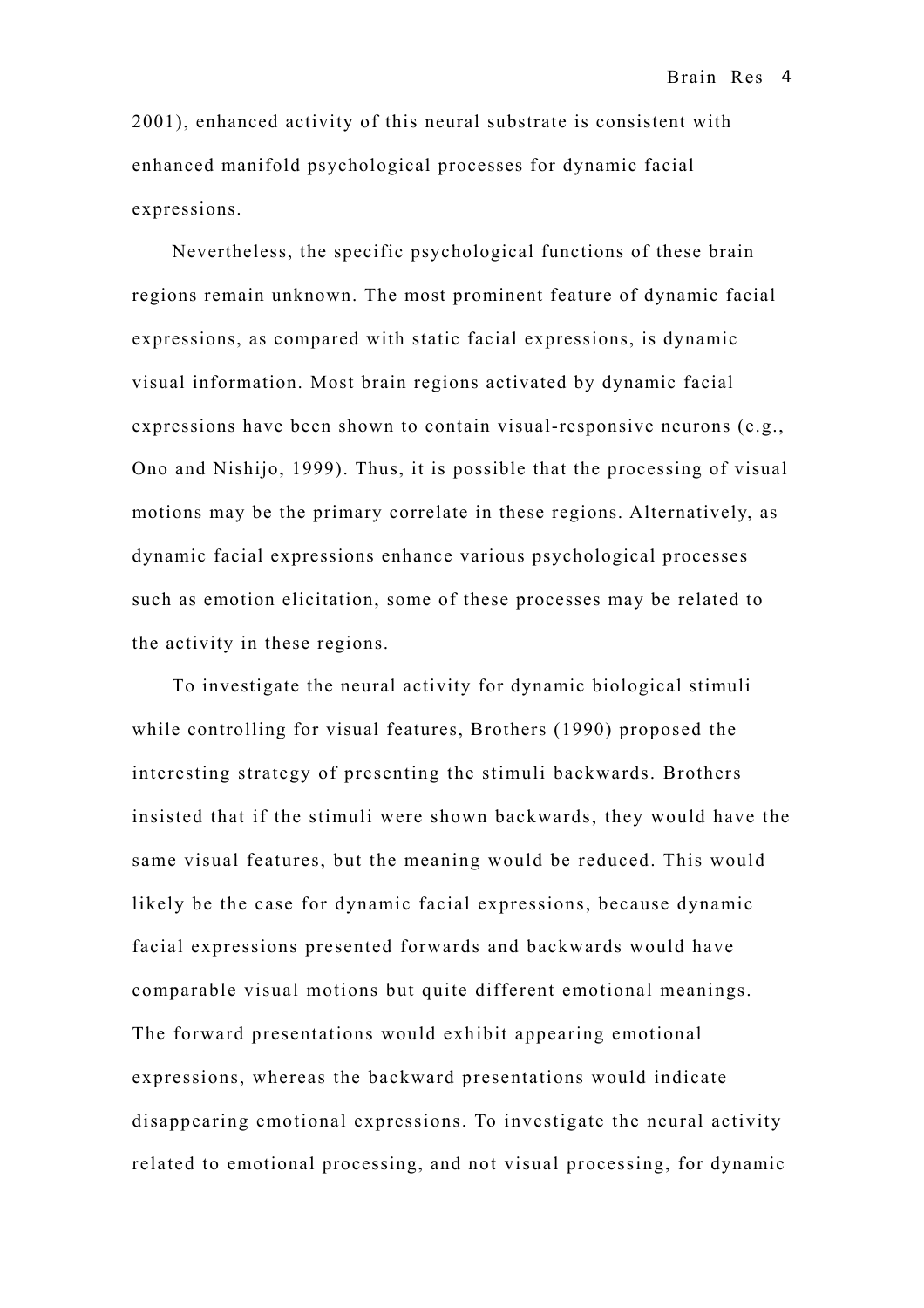facial expressions, we adopted the backward presentation strategy.

The amygdala is a plausible neural substrate candidate for the emotional processing of dynamic facial expressions. Single unit recording studies in monkeys have shown that amygdala neurons discharged in response to significant aversive and rewarding stimuli (Ono and Nishijo, 1992). Lesion studies in monkeys have indicated that selective damage to the amygdala impaired the emotional responses to significant environmental stimuli (Aggleton and Young, 2000). In neuroimaging studies in humans, amygdala activity was associated with the intensity or arousal of emotions experienced in response to olfactory (Anderson et al., 2003) and gustatory stimuli (Small et al., 2003), for both negative and positive valences. A previous neuroimaging study also reported that amygdala activity was related to the intensity of negative emotion experienced while viewing static negative facial expressions (Sato et al., 2004b). Based on this evidence, we hypothesized that the amygdala is involved in the emotional processing of dynamic facial expressions of emotion, including the elicitation of subjective emotions while viewing the expressions.

In the present fMRI study, we examined the brain activity in subjects while they viewed forward and backward presentations of dynamic facial expressions (cf. Figure 1). We used a computer morphing technique to present dynamic expressions and prepared facial expressions of both negative (fearful) and positive (happy) emotional valences. To assess the emotion that the subjects experienced while viewing the facial expressions, we presented the same stimuli again after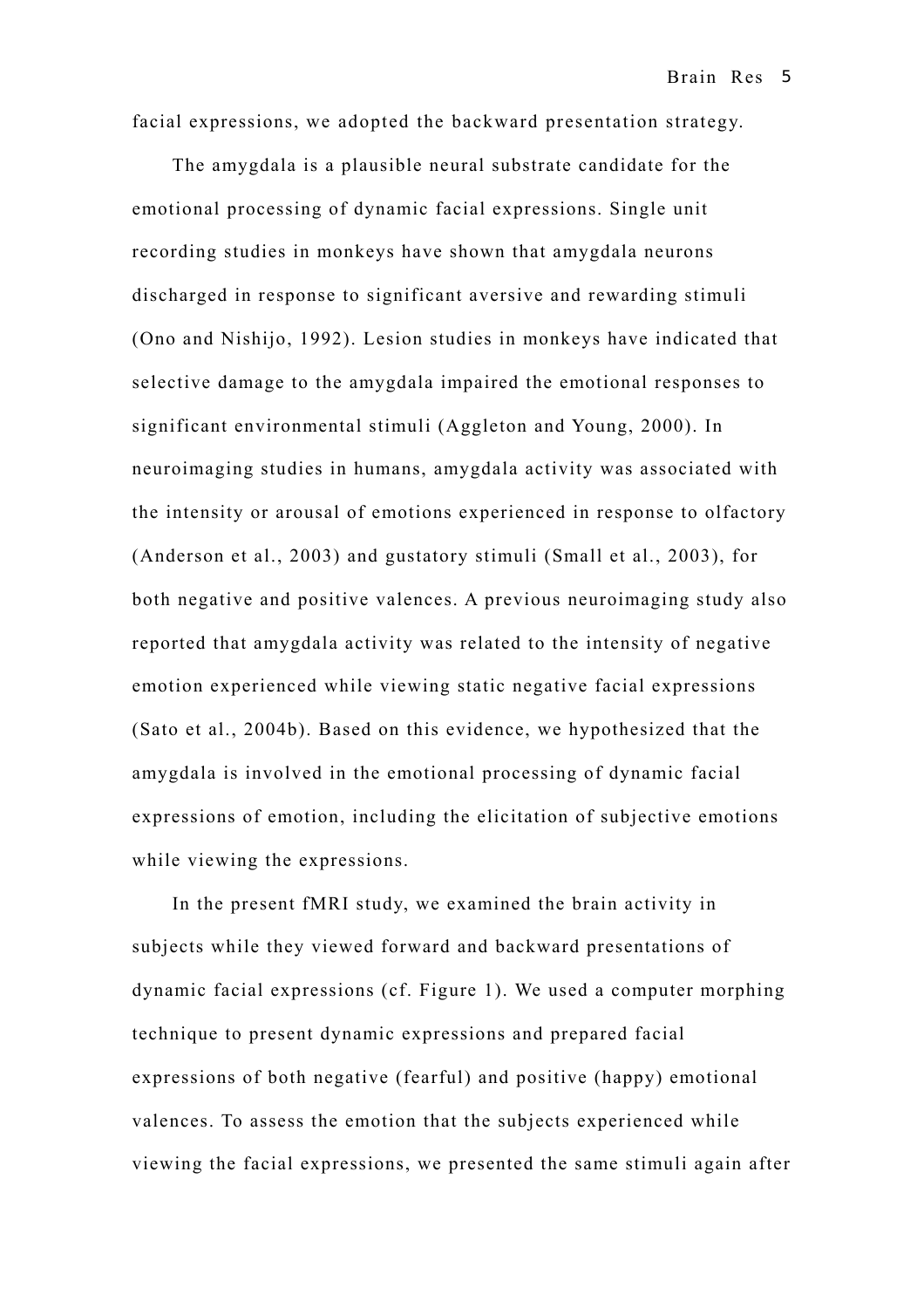image acquisition and required the subjects to rate their subjective emotional experience, in terms of valence and intensity. Based on the aforementioned evidence regarding amygdala activity, we predicted that amygdala activity would be higher in response to forward compared with backward presentations for both valences, and that amygdala activity would correspond to the intensity of the experienced emotion. We also analyzed the activity of other brain regions that have been shown to relate to the processing of dynamic facial expressions, although we did not have specific hypotheses for these regions.

> \*\*\*\*\*\*\*\*\*\*\*\*\*\*\*\*\*\*\*\*\*\* Figure 1 \*\*\*\*\*\*\*\*\*\*\*\*\*\*\*\*\*\*\*\*\*\*

#### **2. Results**

## *2.1. Psychological rating*

Mean  $\pm$  *SE* valence ratings were  $-1.8 \pm 0.3$ ,  $-0.9 \pm 0.1$ ,  $2.3 \pm 0.2$ , and  $-1.0 \pm 0.2$  for forward fear, backward fear, forward happiness, and backward happiness, respectively (Supplementary Figure 1). The analysis of variance (ANOVA) for the valence ratings revealed significant main effects of presentation condition and emotion, and an interaction of presentation condition  $\times$  emotion ( $Fs(1,12) = 62.37, 96.21$ , and 63.45; *p*s < 0.001). Follow-up analyses for the interaction revealed that the simple main effects of emotion were significant for fearful and happy expressions  $(Fs(1,24) = 8.88$  and  $117.50$ ;  $ps < 0.005$ ). For fearful expressions, more negative emotion was elicited for forward than backward presentations. For happy expressions, more positive emotion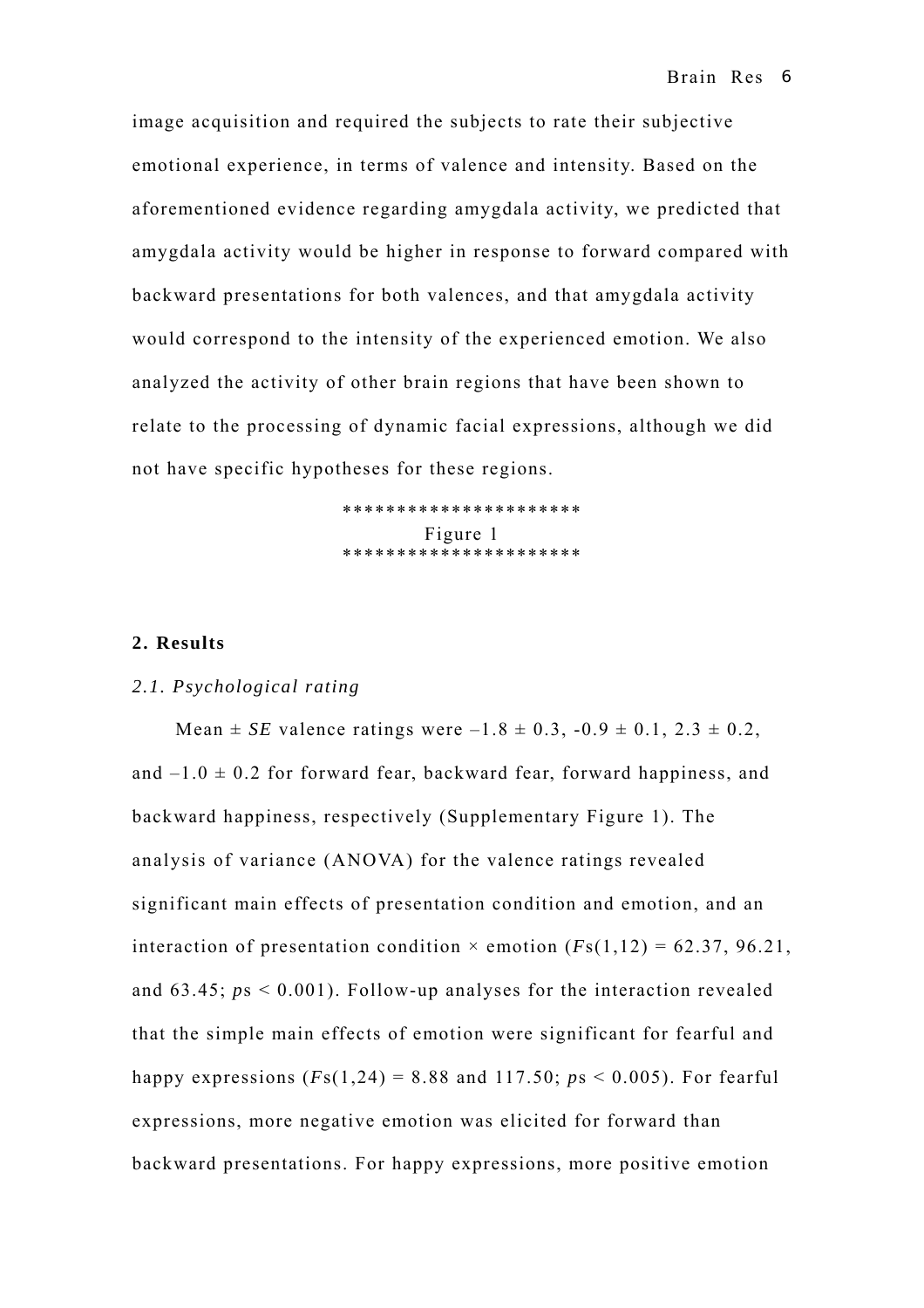was induced for forward than backward presentations.

```
********************** 
 Supplementary Figure 1 
*******************
```
Mean  $\pm$  *SE* intensity ratings were 5.3  $\pm$  0.3, 3.5  $\pm$  0.2, 5.4  $\pm$  0.4, and  $3.6 \pm 0.3$  for forward fear, backward fear, forward happiness, and backward happiness, respectively (Supplementary Figure 1). The ANOVA for the intensity ratings revealed that the main effect of the presentation condition was significant, indicating the experience of higher emotional intensity for forward than backward presentations  $(F(1, 12) = 41.46; p <$ 0.001). No significant main effect of emotion or interaction was found  $(ps > .1).$ 

# *2.2. SPM analysis of brain activity*

When brain activity in response to forward presentations was compared with that in response to backward presentations using the statistical parametric mapping (SPM) analysis, we found significant activation in the left amygdala  $(x-24, y-12, z-8, T(12) = 4.55$ ; Figure 2). Significant activation was also observed in the left parahippocampal gyrus (x-32, y-40, z-2,  $T(12) = 6.24$ ). Other significant areas of activation were not detected with our predefined thresholds. With a more liberal height threshold ( $p < 0.005$ , uncorrected), significant activations were also found in the right amygdala  $(x16, y-12, z-8, T(12) = 3.88)$ . For the comparison of backward versus forward presentations, fear versus happiness, happiness versus fear, and an interaction between presentation condition and emotion, we found no significantly activated region.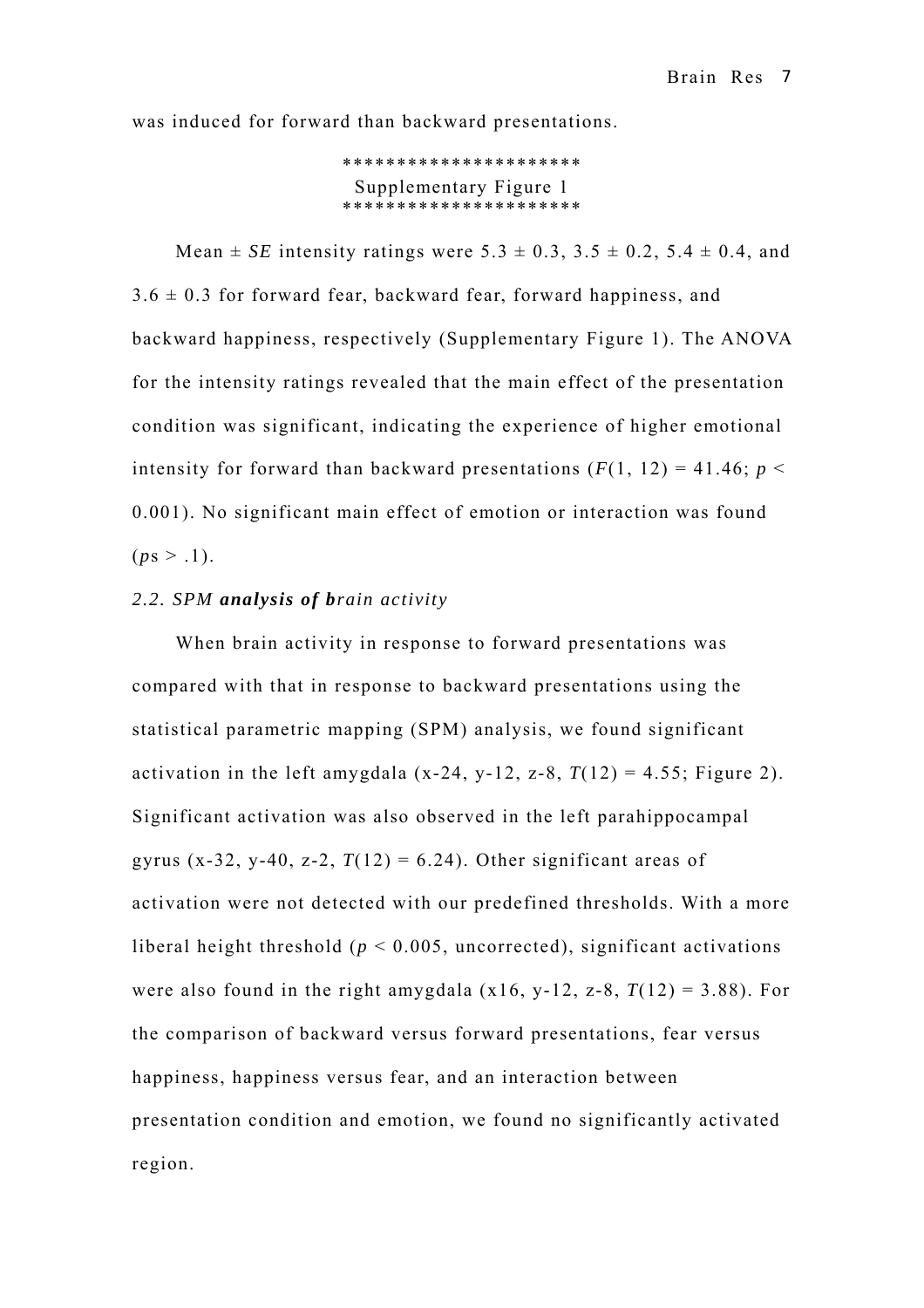\*\*\*\*\*\*\*\*\*\*\*\*\*\*\*\*\*\*\*\*\*\* Figure 2 \*\*\*\*\*\*\*\*\*\*\*\*\*\*\*\*\*\*\*\*\*\*

#### *2.3. Relationship between amygdala activity and psychological rating*

In a regression analysis with left amygdala activity as the dependent variable and psychological ratings as the independent variables, the coefficient of the intensity was positive and significantly different from zero (standardized coefficient =  $0.43$ ;  $t(37) = 2.81$ ,  $p < 0.01$ ). The coefficient of the valence was not significantly different from zero (standardized coefficient =  $-0.14$ ; *t* (37) = 1.05, *p* > 0.1).

# *2.4. ROI analysis of brain activity*

We conducted region of interest (ROI) analyses of the activity in several other brain regions that have been shown to relate to the processing of dynamic facial expressions. The regions included the inferior occipital gyrus (Sato et al., 2004a), fusiform gyrus (Kilts et al., 2003; LaBar et al., 2003; Sato et al., 2004a; Pelphrey et al., 2007), STS (Kilts et al., 2003; LaBar et al., 2003; Sato et al., 2004a; Pelphrey et al., 2007), and inferior frontal gyrus (LaBar et al., 2003; Sato et al., 2004a) in the right hemisphere. The ANOVAs for the activity of these regions, with presentation condition and emotion as within-subject factors, showed no significant main effects or interactions ( $p s > 0.1$ ), except that a main effect of emotion showed a trend toward significance for the inferior frontal gyrus  $(F(1,12) = 3.50, p < 0.1)$ .

# **3. Discussion**

The analysis of the psychological ratings revealed that the subjects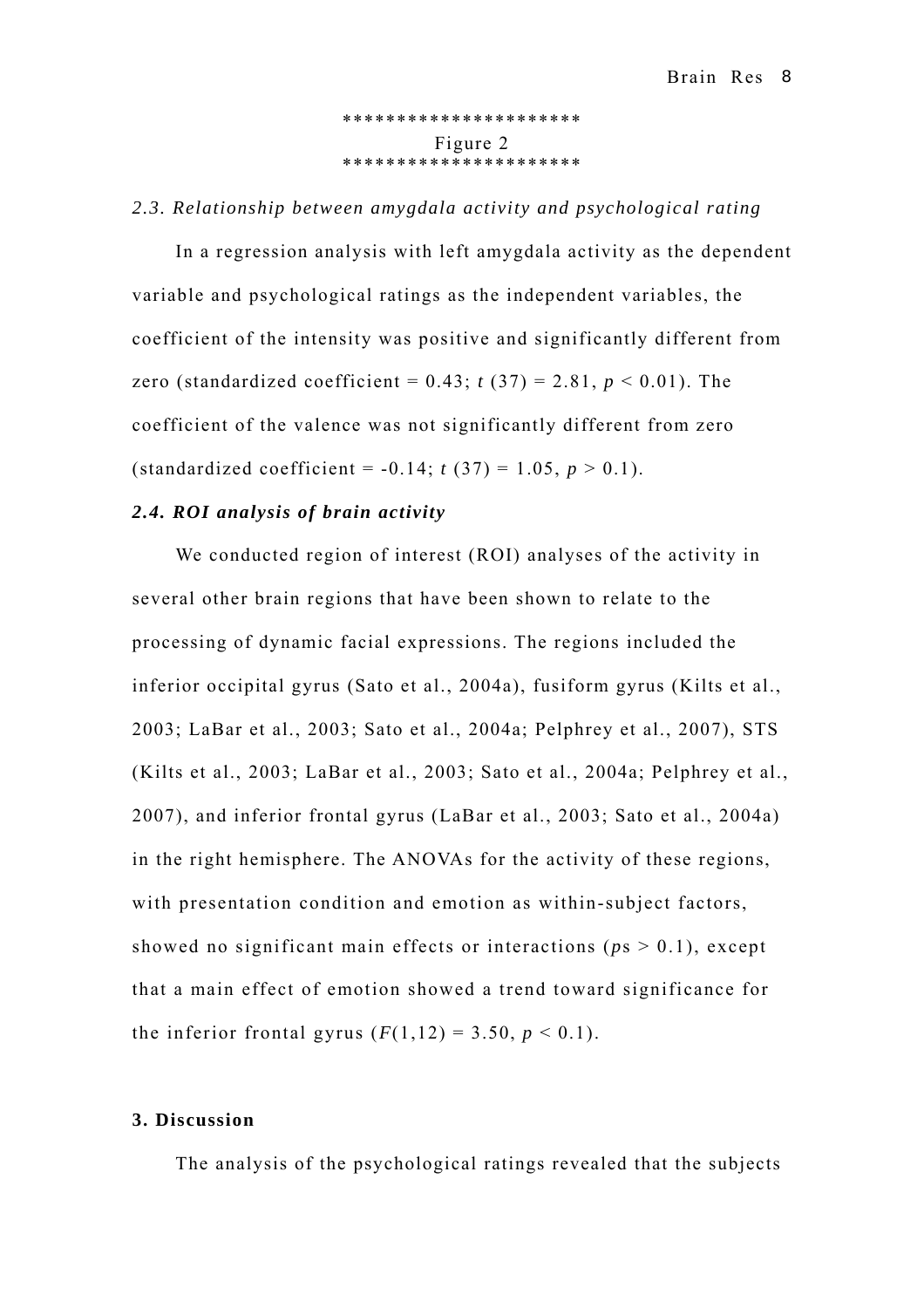experienced less intense emotions for the backward compared with the forward presentations, for both the fearful and happy facial expressions. It must be noted that the forward and backward presentations contained quite comparable visual motions. The results indicate that although the backward presentations of dynamic facial expressions provided visual motions comparable to the forward presentations, they had reduced emotional significance.

The analysis of the brain activity demonstrated that the left amygdala was more active in response to forward compared with backward presentations, for both the fearful and happy facial expressions. Regression analysis showed that amygdala activity showed a positive relationship with the intensity of the experienced emotion. These results support our hypothesis that the activity in the amygdala is involved not in the visual but in the emotional processing of dynamic facial expressions, which specifically includes the elicitation of subjective emotions.

The activation of the amygdala for dynamic fearful facial expressions is consistent with previous studies (LaBar et al., 2003; Sato et al., 2004a; Pelphrey et al., 2007). Several other neuroimaging studies have reported amygdala activation in response to static fearful (e.g., Breiter et al., 1996) and happy (e.g., Wright et al., 2002; Killgore and Yurgelun-Todd, 2004; Fitzgerald et al., 2006) facial expressions.

Our results did not show a main effect of emotion, that is, higher activity for fearful than for happy facial expressions, in amygdala activity. Although this result is inconsistent with some previous studies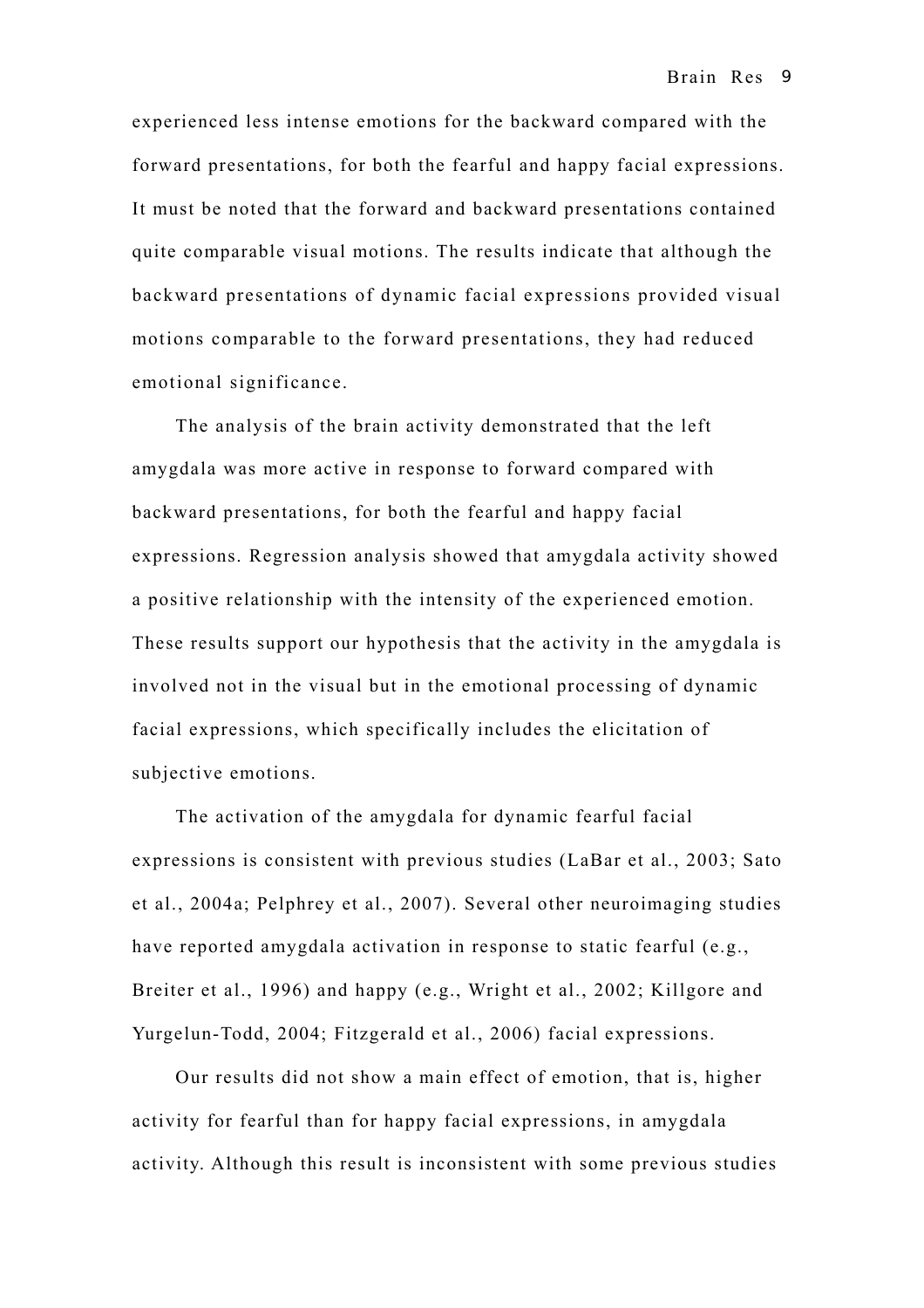reporting higher amygdala activity for static fearful than for static happy expressions (e.g., Morris et al., 1996), a recent meta-analysis of neuroimaging data revealed that the amygdala was *similarly* active in response to negative and positive facial expressions (Sergerie et al., 2008). Our data are consistent with this notion, indicating that the amygdala is active for forward-presented dynamic facial expressions, both fearful and happy.

Our finding that the amygdala was involved in emotional but not visual processing for dynamic emotional expressions is consistent with several previous studies. For example, electrophysiological studies in monkeys and cats indicated that the amygdala was involved in decoding significant aversive and rewarding stimuli, regardless of the physical features of the stimulus (Maeda et al., 1993; Ono and Nishijo, 1999). Lesion studies in monkeys have shown the importance of the amygdala in the triggering of emotional reactions to environmental stimuli (Aggleton and Young, 2000). Neuroimaging studies in humans showed that the activity of the amygdala elicited by olfactory and gustatory negative and positive stimuli was associated with the intensity or arousal of the experienced emotion and was not attributable to the basic sensory features of the stimulus (Anderson et al., 2003; Small et al., 2003). Our results extend this evidence, indicating that the amygdala is involved in emotional processing while viewing dynamic facial expressions of emotions.

Neuroanatomical studies of the primate amygdala support the idea that this structure is involved in emotional processing but not visual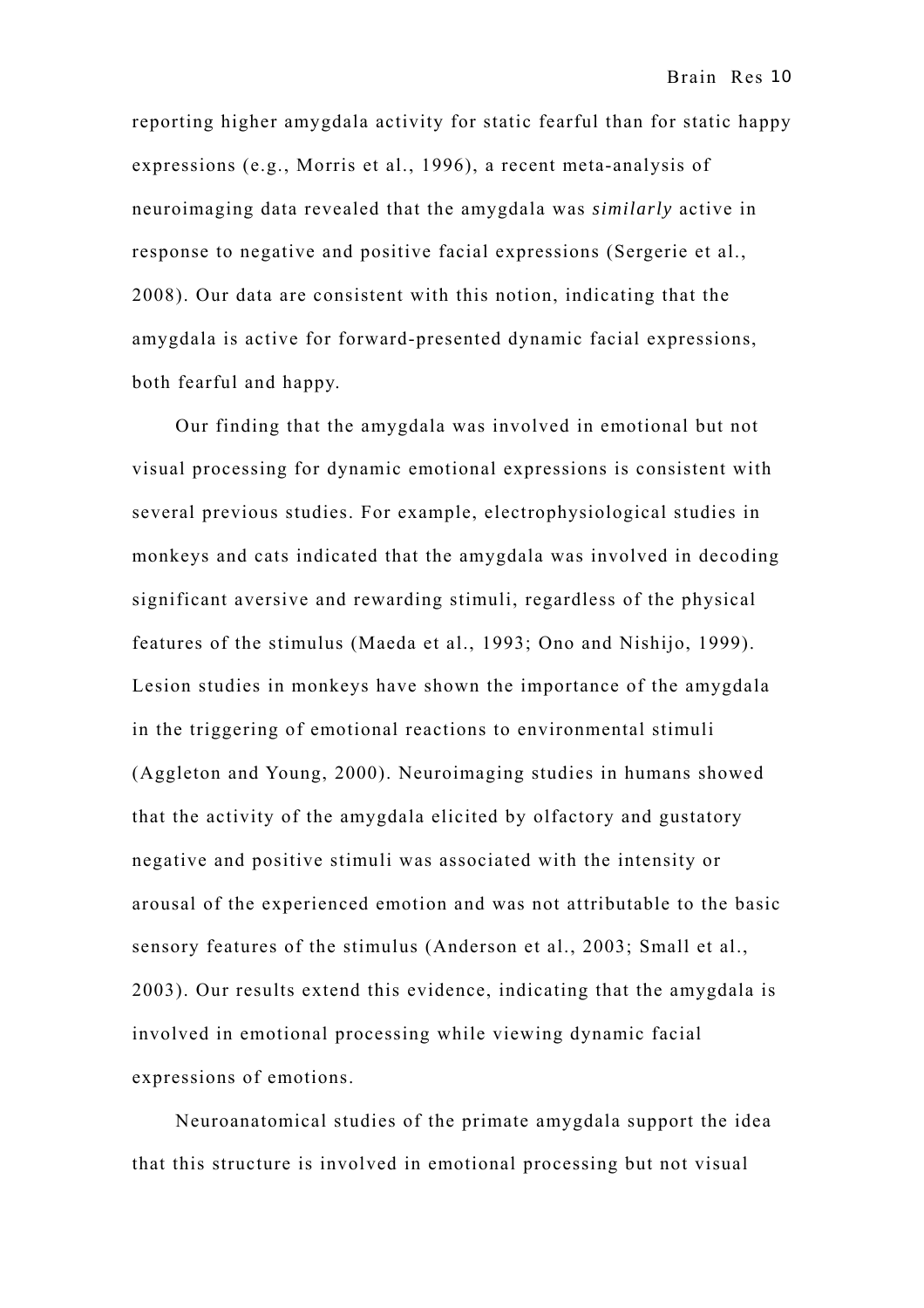motion processing for dynamic facial expressions. Projections from the higher visual areas in the temporal cortex, such as the STS, provide input to the amygdala (Amaral et al., 1992). Some of these regions contain cell populations that respond selectively to dynamic biological stimuli (Perrett, 1999), and therefore the anatomical position of the amygdala is appropriate for receiving the processed visual information for dynamic facial expressions. For output, the amygdala projects to many brain regions, including the striatum, hypothalamus, and brainstem (Amaral et al., 1992). These regions are important in coordinating emotion-specific muscular, autonomic, and behavioral responses (LeDoux, 1996). Psychological studies have indicated that subjective, autonomic, and muscular emotional reactions while observing emotional expressions are intimately related (Johnsen et al., 1995; Lundqvist and Dimberg, 1995). The anatomical position of the amygdala would be appropriate for coordinating such widespread emotional reactions.

Our results showed greater activity in the left amygdala in response to forward compared to backward presentations of dynamic facial expressions. This left hemisphere dominance is in line with previous studies that found more activity in the left than in the right amygdala in response to emotional facial expressions (e.g., Breiter et al., 1996). Additionally, other researchers have provided evidence for the functional asymmetry of the amygdala, with greater involvement of the left versus right hemisphere in conscious versus unconscious (Morris et al., 1998) and slow versus rapid (Wright et al., 2001) processing of facial expressions. Our results extend the literature, indicating that the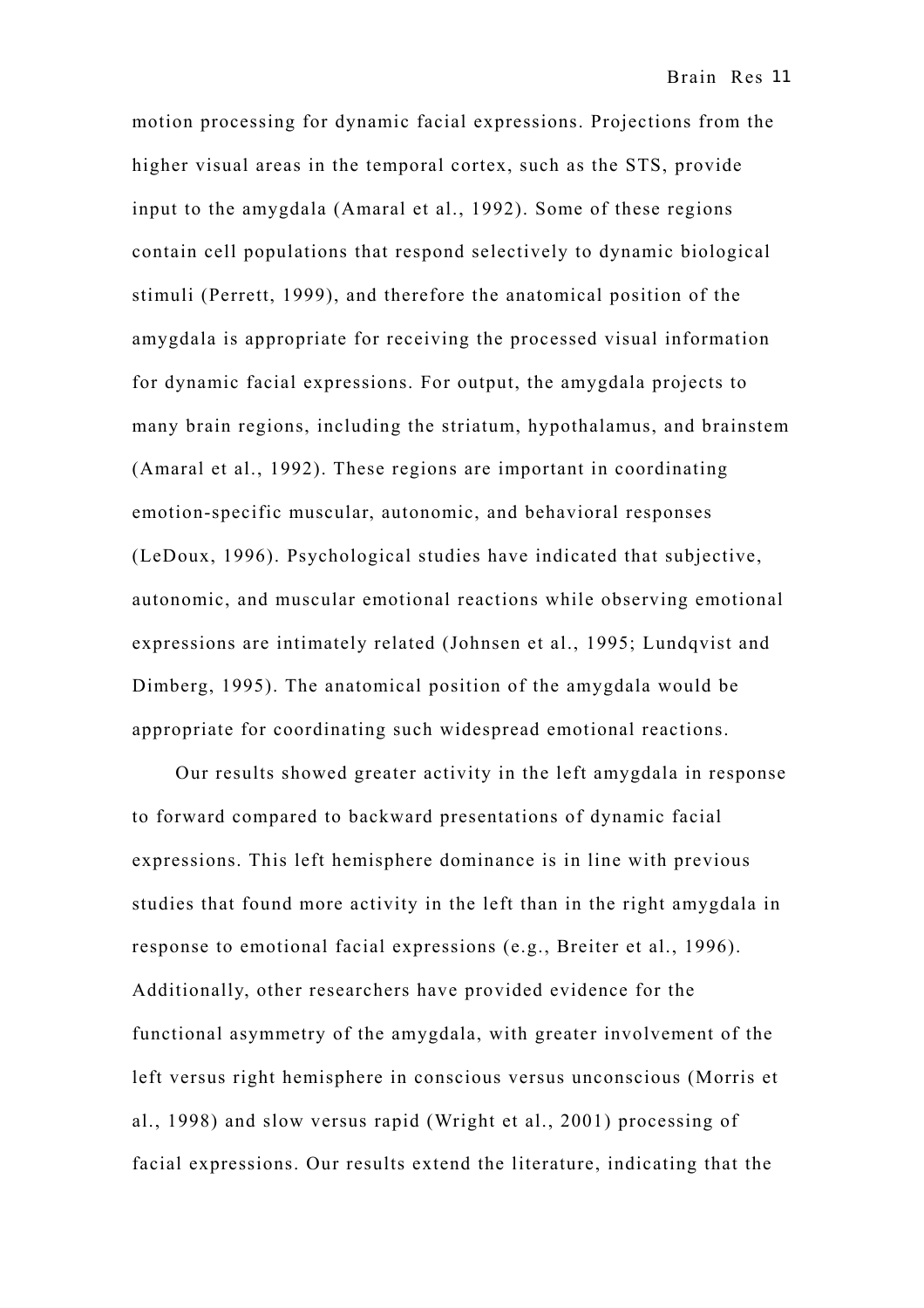emotional processing of facial expressions tends to occur more in the left than in the right amygdala. However, it must be noted that we could measure activity in the right amygdala with a more liberal threshold. Hence, our results suggest that the hemispheric difference is not qualitative and emotion-elicitation activity in response to dynamic facial expressions is processed in the bilateral amygdala.

Previous studies have reported the involvement of other regions, including the inferior occipital gyrus, fusiform gyrus, middle temporal gyrus, and inferior frontal gyrus, in the processing of dynamic facial expressions (Kilts et al., 2003; LaBar et al., 2003; Sato et al., 2004a; Pelphrey et al., 2007). The present results, showing no significant activation in these regions for the forward versus backward presentations, suggest that these regions are not specific to emotional processing of dynamic facial expressions. These regions may be involved in the processing of dynamic visual information contained in dynamic facial expressions of emotion. Alternatively, these regions may be involved in other non-emotional cognitive processing. For example, it has been proposed that the fusiform gyrus is involved in the processing of the identity of faces (Haxby et al., 2000) and that the inferior frontal gyrus is involved in the processing of communicative intention in dynamic faces (Rizzolatti et al., 2001).

Some limitations of this study should be acknowledged. First, it must be noted that although the present strategy of presenting facial expressions backwards is a reasonable method for strictly controlling the visual motions in dynamic facial expressions, this strategy cannot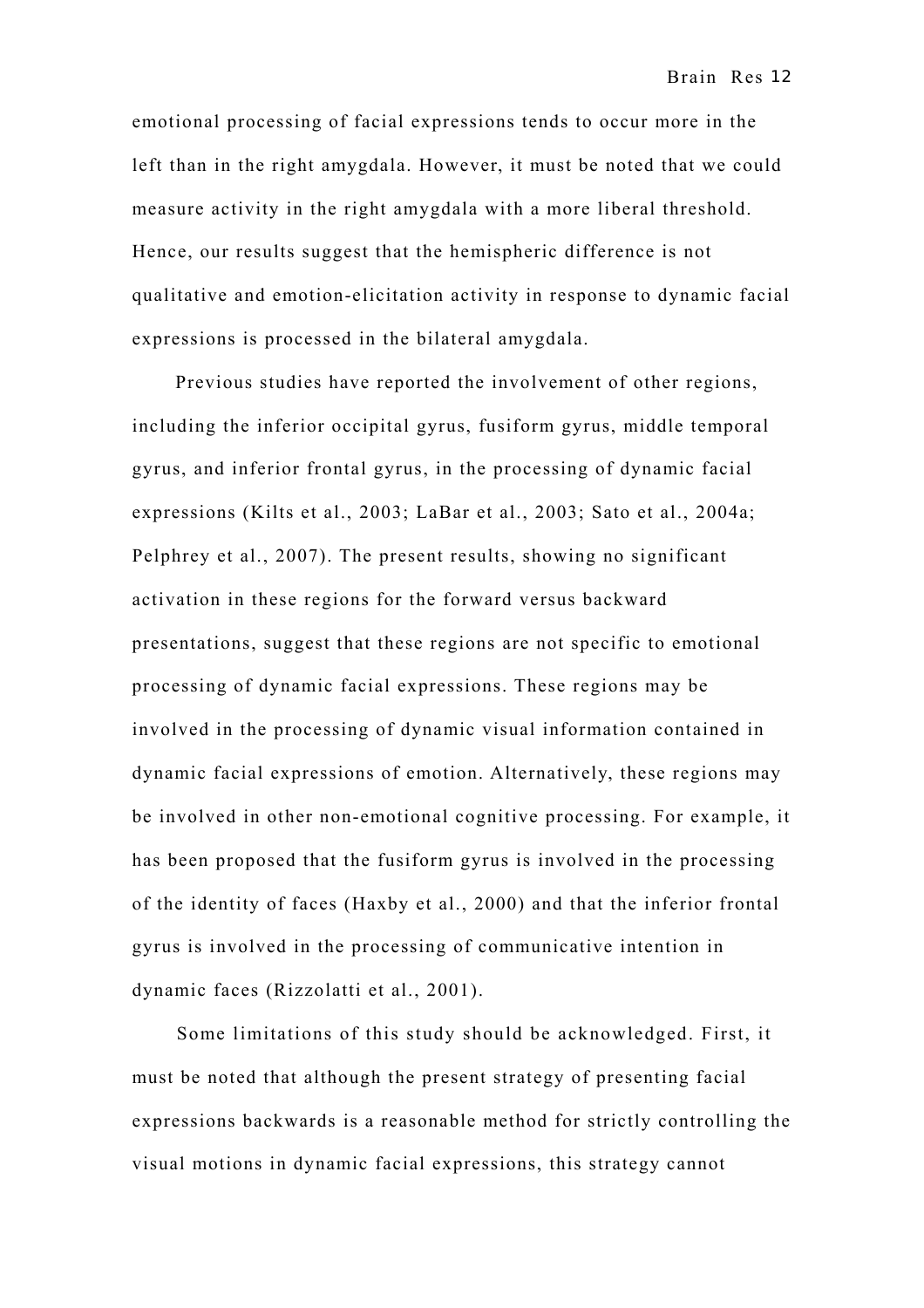extinguish the emotional meaning in such stimuli. As the backward presentations contained the frames of the emotional facial expressions at first, they were not *non-emotional* stimuli but rather *low emotional* stimuli, relative to the high emotional forward presentations. Thus, the comparison between forward versus backward presentations was not truly a contrast between emotional versus non-emotional facial expressions, but was in fact a comparison of high versus low emotional facial expressions. Because of this, other brain regions related to emotional processing may not have shown activation for forward versus backward presentations. In future research, it would be helpful to find different strategies for contrasting emotional versus non-emotional dynamic facial expressions.

Second, although we asked the participants to rate their emotional experience, this procedure may not have revealed the participants' raw emotional feelings. It has been pointed out that the self-report of emotional experience could contain not only raw feelings, but also other reflective cognitions, such as conscious appraisals of the eliciting stimuli and emotional knowledge schemes (Nielsen and Kaszniak, 2007). However, a previous study reported that using a similar procedure, which asked participants to rate their emotional experience using dimensional measures while viewing facial expression stimuli, the subjective ratings systematically changed along with the simultaneously recorded physiological measures (Johnsen et al., 1995). These data suggest that subjective ratings could reflect holistic emotional responses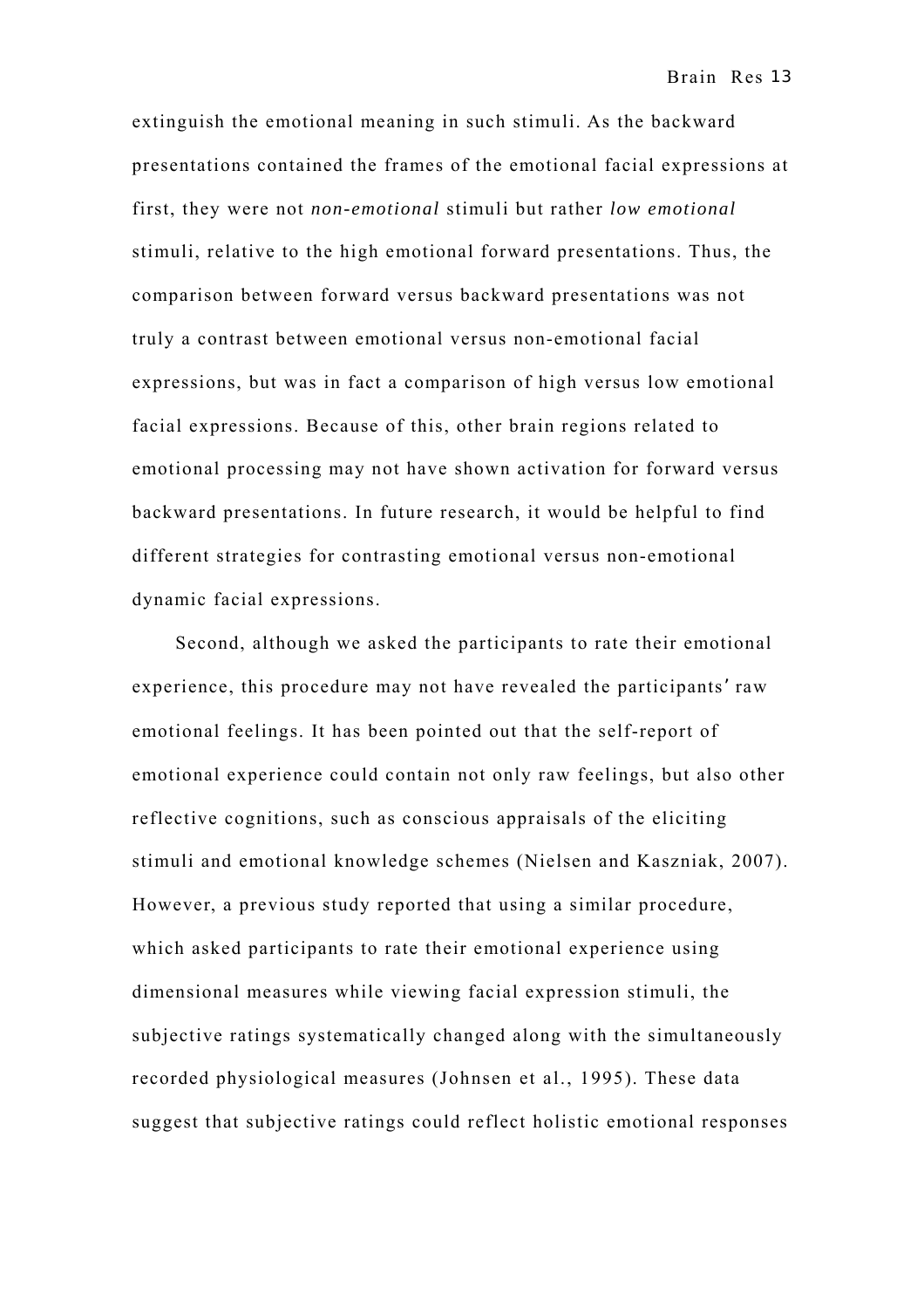while viewing facial stimuli. Another line of research revealed that, even when the emotional stimuli were presented subliminally, participants could rate their emotional experience using dimensional measures, as in the case of supraliminal presentations (Öhman and Soares, 1994). These findings suggest that subjective ratings could be made without conscious appraisal of the stimuli. Taken together, these data suggest that the present subjective rating data reflected, at least partially, raw emotional experience while viewing the facial expression stimuli.

In summary, our results revealed that the left amygdala showed higher activity in response to forward presentations compared with backward presentations of dynamic facial expressions of fear and happiness. A positive relation was found between amygdala activity and the intensity of the experienced emotion. These results indicate that the amygdala is not involved in the visual but is involved in the emotional processing of dynamic facial expressions of emotions, specifically including the elicitation of subjective emotions.

# **4. Experimental procedure**

#### *4.1. Subjects*

Thirteen volunteers (8 females, 5 males; mean age  $\pm$  SD, 24.9  $\pm$  7.0 years) participated in the experiment. All subjects were right-handed, had normal or corrected-to-normal visual acuity, and gave informed consent to participate in the study. The study was conducted in accordance with institutional ethical provisions and the Declaration of Helsinki.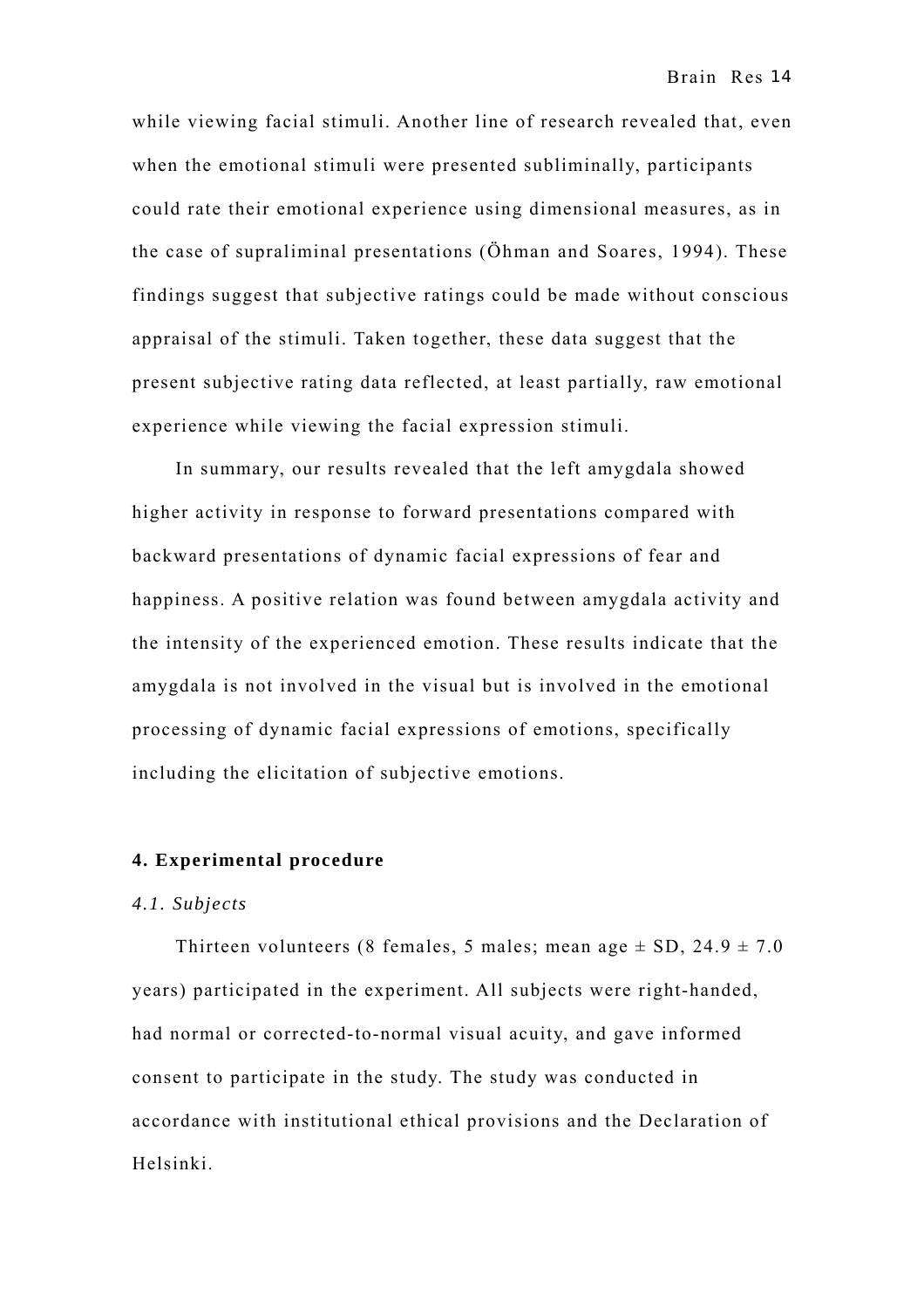Brain Res 15

#### *4.2. Experimental design*

The experiment involved a within-subject two-factorial design, with presentation condition (forward/backward) and emotion (fear/happiness). *4.3. Stimuli* 

For both the forward and backward presentation conditions, the same grayscale photographs of 10 individuals with fearful, happy, and neutral expressions were chosen from a standard set (Ekman and Friesen, 1976). A computer morphing technique that had been used in a previous study (Sato et al., 2004a) was adopted to implement the dynamic presentations of facial images. Fig. 1 shows an example of the stimulus sequence. Twenty-four images intermediate between the neutral and emotional (fearful or happy) expressions were created in 4% steps, using computer-morphing software (Mukaida et al., 2000). For the forward presentation condition, clips that changed from neutral to emotional expressions, a total of 26 images (one neutral, 24 intermediate, and one fearful) were presented. Each image was presented for 40 ms, and the first and last images were each presented for an additional 230 ms; thus, the time for each animation clip was 1500 ms. This presentation speed has been shown to reflect sufficiently natural changes in dynamic facial expressions (Sato and Yoshikawa, 2004). For the backward presentation condition, clips that changed from emotional to neutral expressions at the same speed were presented.

## *4.4. Presentation apparatus*

The events were controlled by a program written in Visual  $C++ 5.0$ (Microsoft, 1997, WA, USA) and implemented on a computer running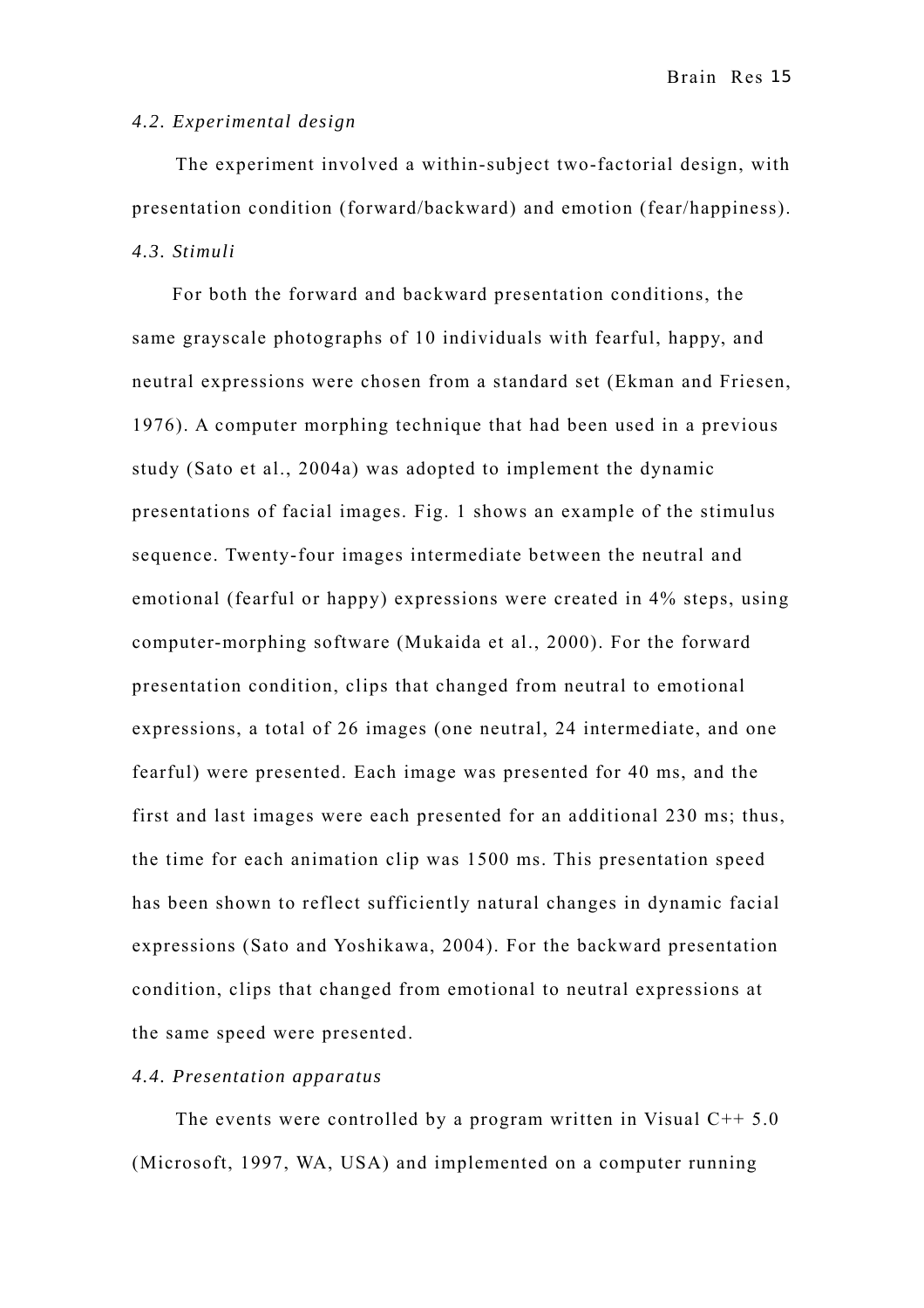Microsoft Windows. The stimuli were projected from a liquid crystal projector (DLA-G150CL, Victor Co.) onto a half-transparent screen located behind the head coil. Subjects viewed the screen through a mirror over the head coil. In this position, the stimuli subtended a visual angle of about  $15.0^{\circ}$  vertical  $\times$  10.0° horizontal.

# *4.5. Procedure*

Each subject completed two experimental sessions. Each session lasted 8 min and consisted of eight 30-s epochs with eight 30-s rest periods interleaved (during which a fixation point was presented in the center of the screen). In each epoch, the 10 stimuli (each lasting 1500 ms) were presented twice. The presentation conditions (forward and backward) were conducted alternately. Each session contained both emotions (fear and happiness). The order of the stimuli within each epoch was randomized at first and then fixed for all subjects. The order of the presentation condition and emotion were counterbalanced across subjects.

The subjects were instructed to observe the images carefully, while fixating on the center of the screen (i.e., where the fixation point was presented during rest periods). To avoid activations due to intentional evaluation of stimuli, working memory, or response selection, the subjects were asked to view the stimuli passively, without making any response.

After MR image acquisition, the stimuli for each presentation condition were randomly presented to the subjects, and they were asked, "How did you feel emotionally when you viewed the stimuli?" The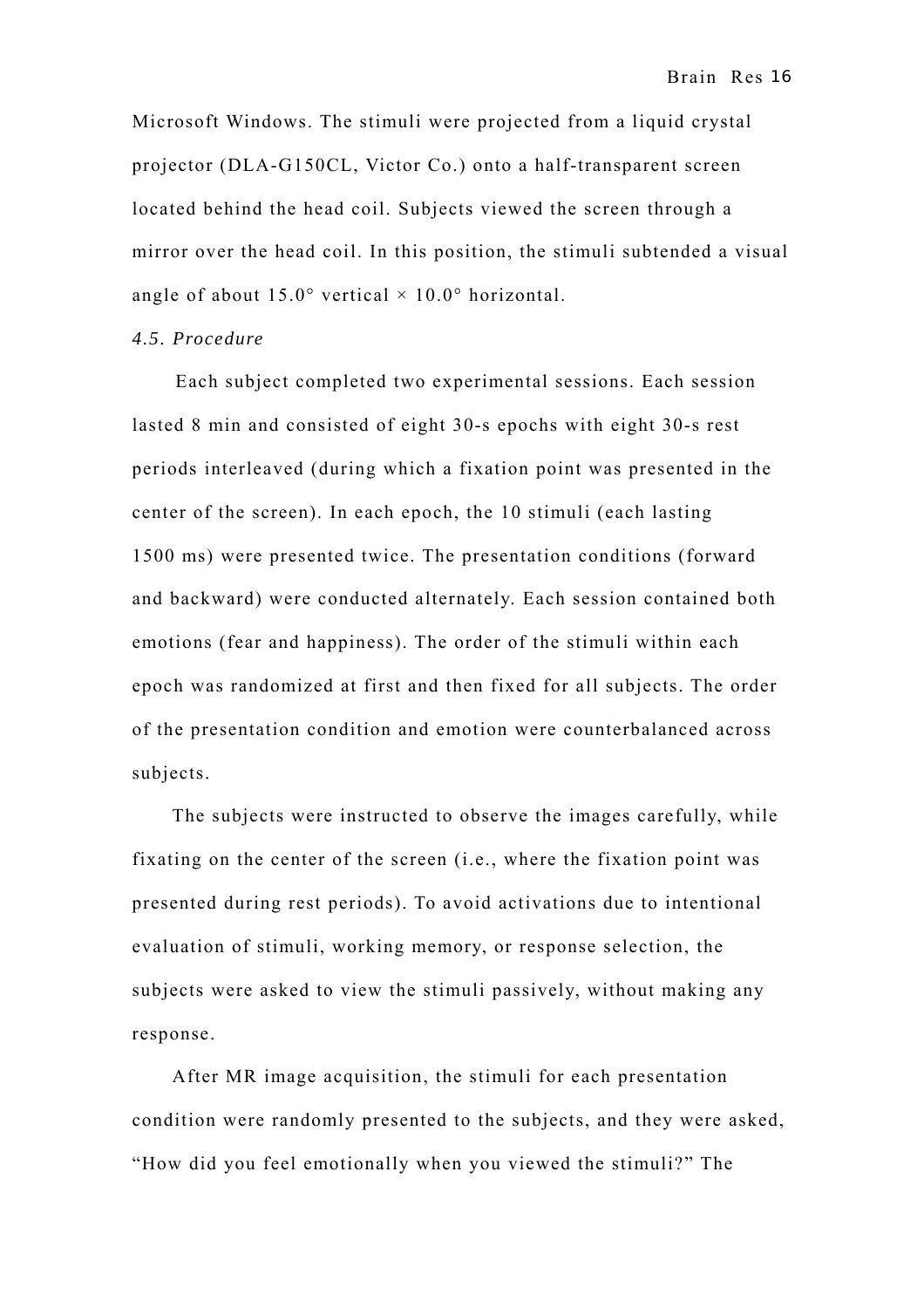subjects were to rate their emotions in terms of emotional valence (-4, negative; +4, positive) and intensity (1, low intensity; 9, high intensity) in response to each stimulus. The order of stimulus presentations was counterbalanced across subjects.

#### *4.6. Image acquisition*

Image scanning was performed on a 1.5-T scanning system (Magnex Eclipse 1.5 T Power Drive 250, Shimadzu Marconi), using a standard radio frequency head coil for signal transmission and reception. A forehead pad was used to stabilize the head position. Functional images consisted of 28 consecutive slices made parallel to the anterior–posterior commissure plane, covering the whole brain. A T2\*-weighted gradient echo-planar imaging sequence was used with the following parameters: TR/TE = 3000/60 ms; FA = 90°; matrix size =  $64 \times 64$ ; and voxel size =  $3 \times 3 \times 3$  mm. Before the acquisition of functional images, a T2-weighted anatomical image was obtained in the same plane as the functional images, using a fast spin echo sequence  $(TR/TE = 9478/80$  ms, FA = 90°; matrix size = 256  $\times$  256; voxel size = 0.75  $\times$  0.75  $\times$  3 mm; number of echoes  $= 16$ ). An additional high-resolution T1-weighted anatomical image was obtained using a 3D RF-FAST sequence (TR/TE = 12/4.5 ms; FA =  $20^{\circ}$ ; matrix size =  $256 \times 256$ ; voxel dimension =  $1 \times 1 \times 1$  mm).

#### *4.7. Behavioral data analysis*

Each rating (valence, arousal) was analyzed separately in a two-way ANOVA with presentation condition and emotion as within-subject factors. For significant interactions, follow-up simple effect analyses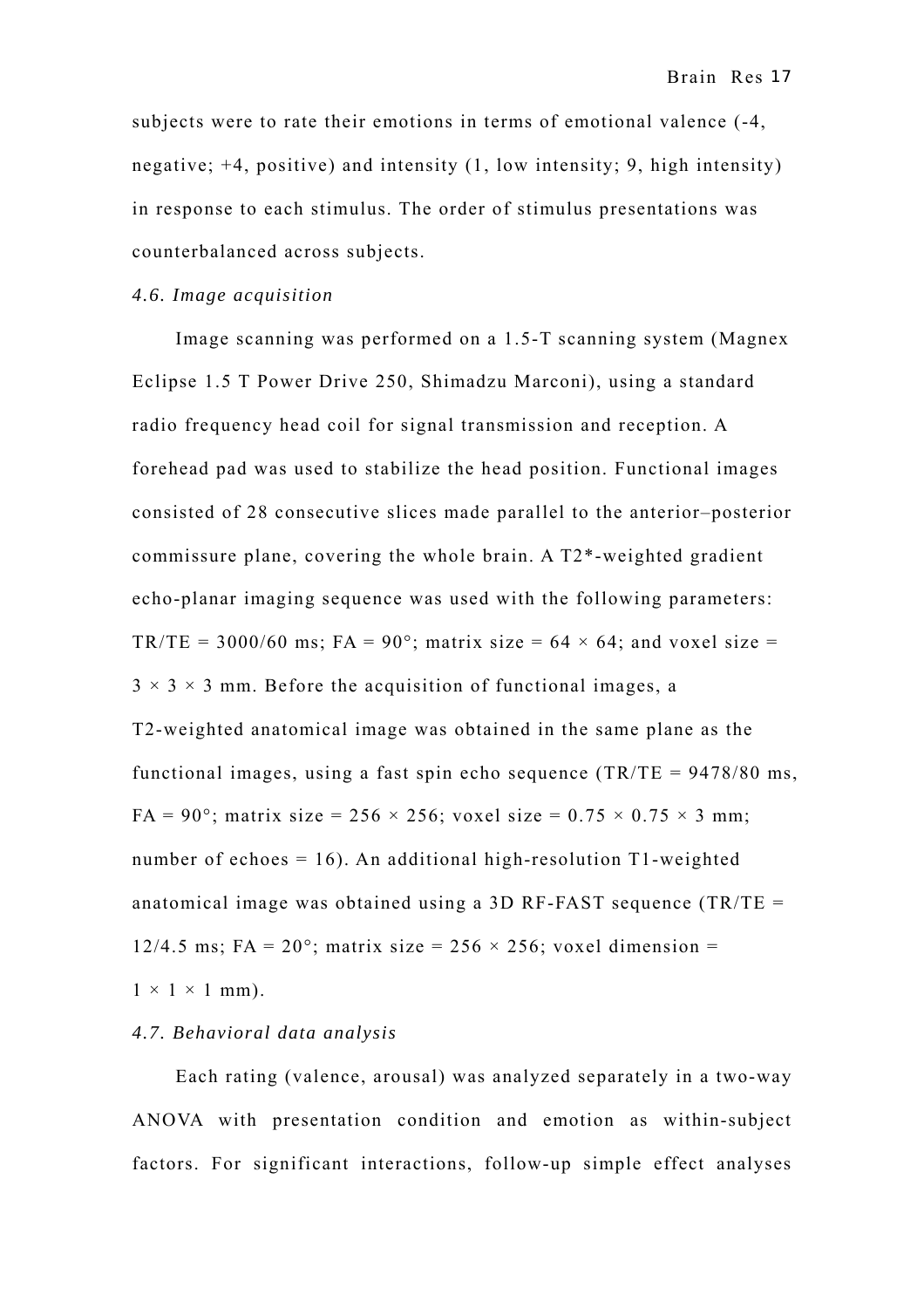were conducted. When interactions were significant, main effects were not subjected to interpretation. The results of all tests were deemed statistically significant at *p* < 0.05.

#### *4.8. Image analysis*

Image and statistical analyses were performed with the statistical parametric mapping package SPM5 (http://www.fil.ion.ucl.ac.uk/spm) implemented in MATLAB7 (Mathworks, Inc.). First, to correct for head movements, the functional images of each run were realigned using the first scan as a reference. Data from all subjects showed small motion corrections (<1 mm). Then, T2-weighted anatomical images scanned in planes identical to the functional imaging slices were coregistered to the first scan in the functional images. Following this, the coregistered T2-weighted anatomical images were normalized to a standard T2 template image, as defined by the Montreal Neurological Institute (MNI); this involved linear and non-linear three-dimensional transformations (Friston *et al.*, 1995a; Ashburner and Friston, 1999). The parameters estimated from this normalization process were then applied to each of the functional images. Finally, these spatially normalized functional images were resampled to a voxel size of  $2 \times 2 \times 2$  and smoothed with an isotopic Gaussian kernel (10 mm) to compensate for the anatomical variability among subjects. The high-resolution anatomical images were also normalized by the same procedure.

We used random effects analyses to search for significantly activated voxels that displayed interesting effects. First, we performed a single-subject analysis (Friston et al., 1995b; Worsley and Friston, 1995).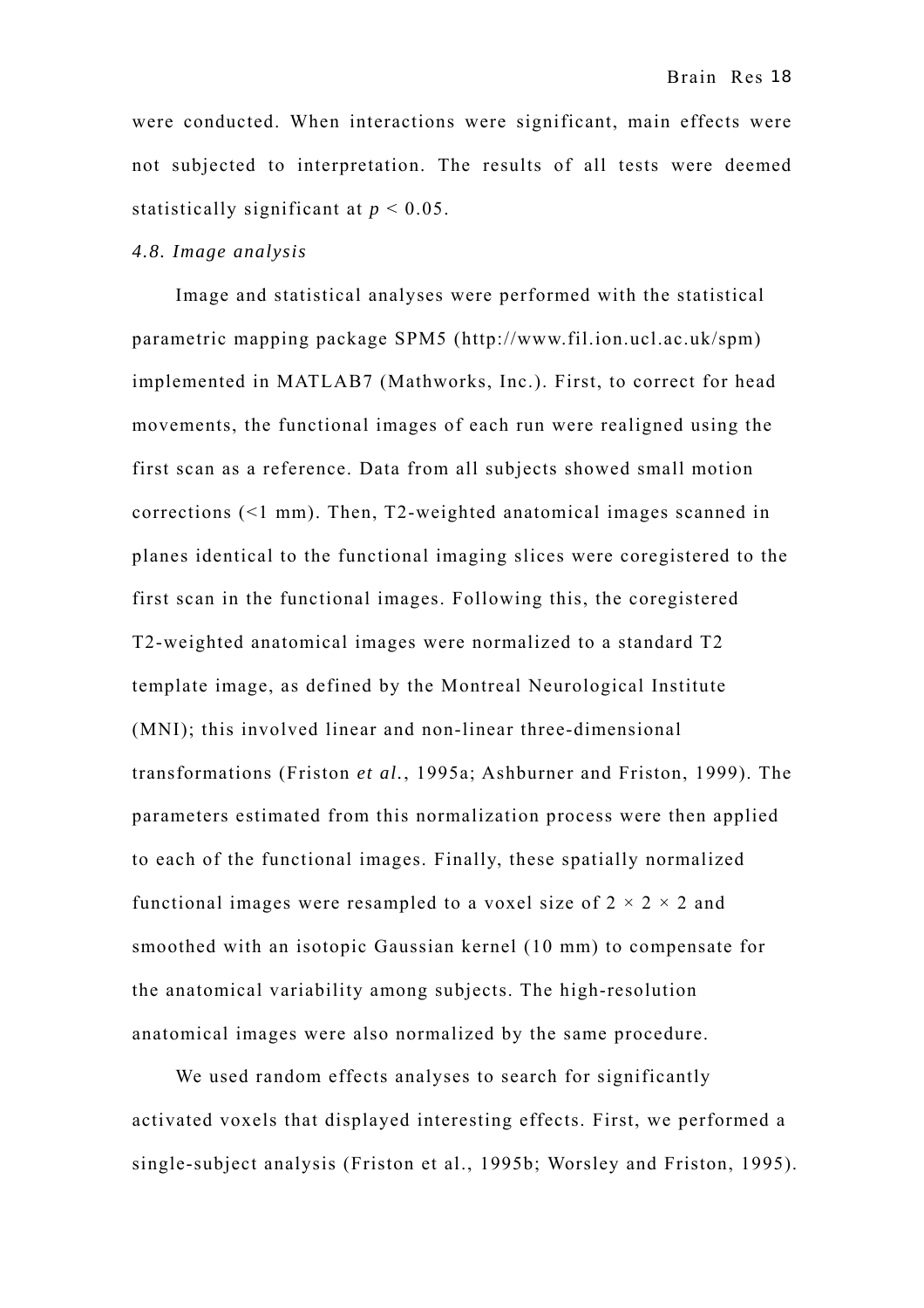The task-related neural activity for each condition was modeled with a boxcar function, convoluted with a canonical hemodynamic response function. We used a high-pass filter composed of a discrete cosine basis function, with a cut-off period of 128, to eliminate the artifactual low-frequency trend. Serial autocorrelation, assuming a first-order autoregressive model, was estimated from the pooled active voxels with a restricted maximum likelihood (ReML) procedure and was used to whiten the data and the design matrix (Friston et al., 2002). Planned contrast was thereafter performed for the main effect of presentation condition, forward versus backward, based on our a priori hypothesis. The reverse contrast of the main effect of presentation condition (backward versus forward), main effect of emotion, and the interaction were also tested as exploratory analyses. Contrast images were used to create a random effects statistical parametric map, SPM{*T*}. For these analyses, significantly activated voxels were identified as those reaching the extent threshold of  $p < 0.05$ , corrected for multiple comparisons, with a height threshold of  $p < 0.001$  (uncorrected). For the analysis of the amygdala, our region of interest, we used small volume correction (SVC). The regions were defined using the WFU PickAtlas (Maldjian et al., 2003). Other areas were corrected for the entire brain volume.

For the regression analysis and ROI analysis, the mean percentage signal change in the brain regions for each condition in each subject was calculated. For the regression analysis of the amygdala activity, based on the results of the main effect in the SPM analysis, the activity of the left amygdala was analyzed. The center coordinate was at the site of peak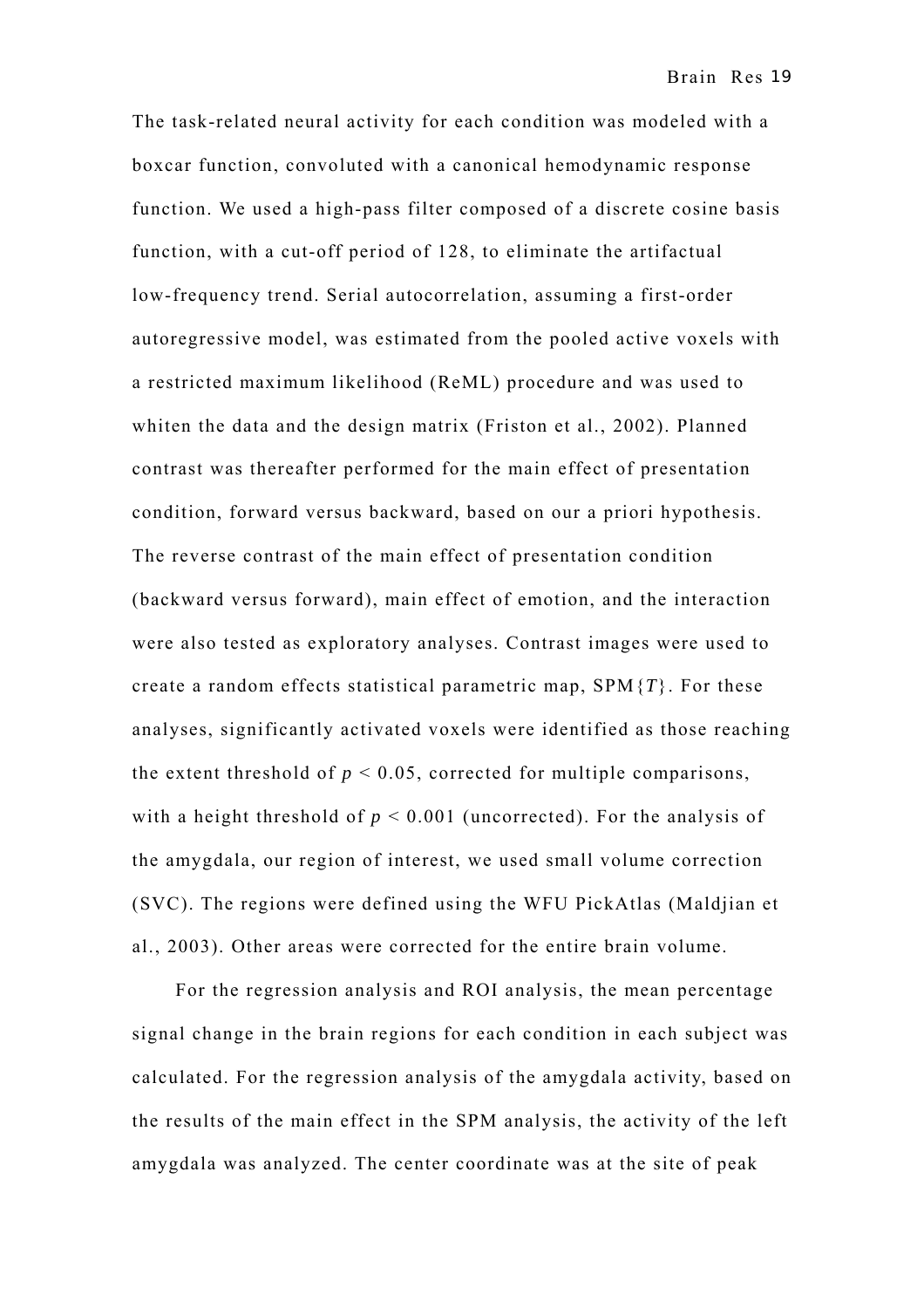activation in the main effect contrast. For the ROI analysis, the center coordinates in the MNI space were derived from the results of a previous study (Sato et al., 2004) as follows: the inferior occipital gyrus (x34, y-84, z-8), fusiform gyrus (x44, y-60, z-12), STS (x62, y-46, z8), and inferior frontal gyrus (x50, y8, z24). First, the high-pass filtered raw data were extracted from the 6-mm radius spherical volume of interest (VOI). The time series data were summarized by the first eigenvariate of all suprathreshold signals within the VOI. Then, the percentage signal change was calculated as follows: [(mean signal in the specified period − mean signal in a rest condition)/(mean signal in a rest condition)]  $\times$  100. The first images for each period were discarded, because of the time lag in the hemodynamic responses. The data were averaged per subject and condition.

A multiple regression analysis was conducted, with the percentage signal change of the amygdala activity as the dependent variable and the psychological ratings (experienced valence and intensity) as independent variables. To represent the within-subject experimental design, a series of dummy variables to represent the subject effect (12 vectors identifying the subjects) were added as independent variables (cf. Knight, 1984). The coefficients of the psychological ratings were evaluated using one-tailed *t*-tests. To plot the relationship between amygdala activity and emotion ratings, we calculated the adjusted percentage signal change by removing the effect of nuisance covariates (i.e., subject effects).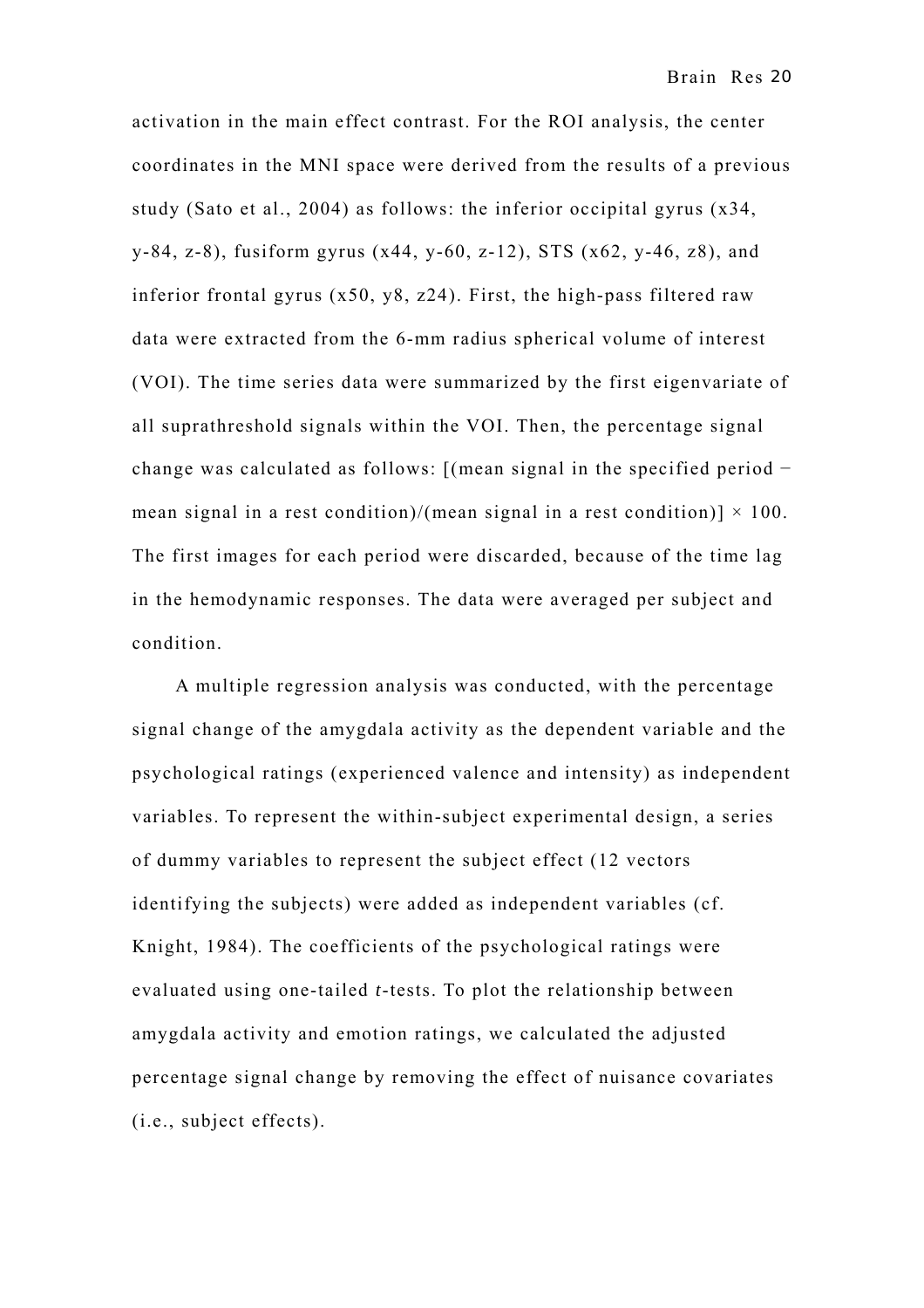#### **Acknowledgments**

This study was supported by Special Coordination Funds for promoting Science and Technology by the Science and Technology Agency of the Japanese Government.

## **References**

- Aggleton, J.P., Young, A.W., 2000. The enigma of the amygdala: On its contribution to human emotion. In Cognitive Neuroscience of Emotion. R.D. Lane, L. Nadel, eds. Oxford University Press, New York, pp. 106-128.
- Amaral, D.G., Price, J.L., Pitkanen, A., Carmichael, S.T., 1992. Anatomical organization of the primate amygdaloid complex. In The Amygdala: Neurobiological Aspects of Emotion, Memory, and Mental Dysfunction. J.P. Aggleton, ed. Wiley-Liss, New York, pp. 1-66.
- Anderson, A.K., Christoff, K., Stappen, I., Panitz, D., Ghahremani, D.G., Glover, G., Gabrieli, J.D., Sobel, N., 2003. Dissociated neural representations of intensity and valence in human olfaction. Nat. Neurosci. 6, 196-202.
- Ashburner, J., Friston, K., 1999. Nonlinear spatial normalization using basis functions. Hum. Brain Mapp. 7, 254-266.
- Breiter, H.C., Etcoff, N.L., Whalen, P.J., Kennedy, W.A., Rauch, S.L., Buckner, R.L., Strauss, M.M., Hyman, S.E., Rosen, B.R., 1996. Response and habituation of the human amygdala during visual processing of facial expression. Neuron 17, 875-887.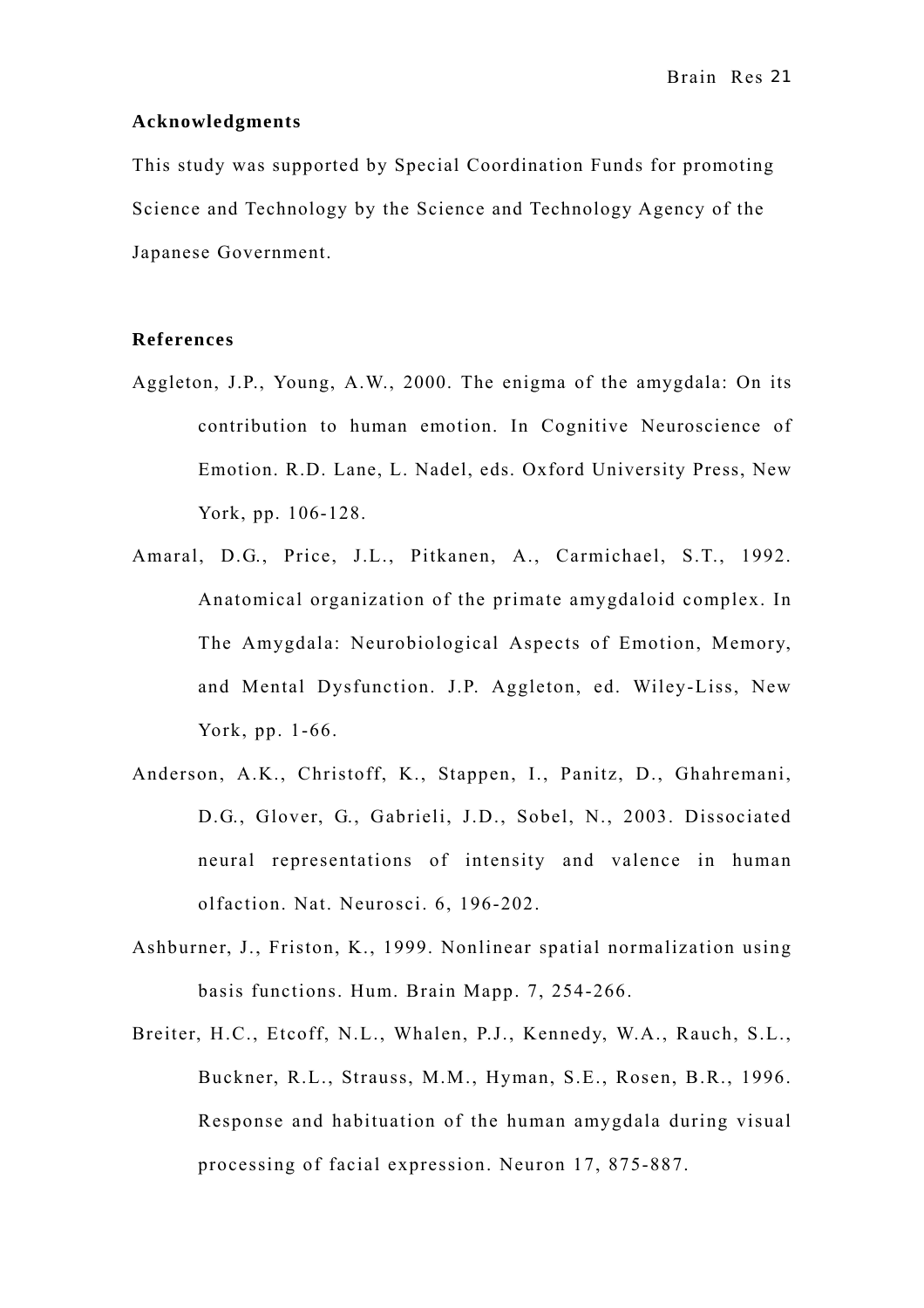- Brothers, L., 1990. The social brain: A project for integrating primate behavior and neurophysiology in a new domain. Concepts. Neurosci. 1, 27-51.
- Bruce, V., Valentine, T., 1988. When a nod's as good as a wink: The role of dynamic information in facial recognition. In Practical Aspects of Memory: Current Research and Issues, Vol. 1. M.M. Gruneberg, P.E. Morris, R.N. Sykes, eds. John Wiley & Sons, New York, pp. 169-174.
- Ekman, P., Friesen, W.V., 1976. Pictures of Facial Affect. Consulting Psychologist, Palo Alto.
- Fitzgerald, D.A., Angstadt, M., Jelsone, L.M., Nathan, P.J., Phan, K.L., 2006. Beyond threat: Amygdala reactivity across multiple expressions of facial affect. Neuroimage 30, 1441-1448.
- Friston, K.J., Ashburner, J., Poline, J.B., Frith, C.D., Heather, J.D., Frackowiak, R.S.J., 1995a. Spatial registration and normalization of images. Hum. Brain Mapp. 2, 165-189.
- Friston, K.J., Holmes, A.P., Poline, J.B., Grasby, P.J., Williams, S.C., Frackowiak, R.S., Turner, R., 1995b. Analysis of fMRI time-series revisited. Neuroimage 2, 45-53.
- Friston, K.J., Glaser, D.E., Henson, R.N., Kiebel, S., Phillips, C., and Ashburner, J., 2002. Classical and Bayesian inference in neuroimaging: Applications. Neuroimage 16, 484-512.
- Harwood, N.K., Hall, L.J., Shinkfield, A.J., 1999. Recognition of facial emotional expressions from moving and static displays by individuals with mental retardation. Am. J. Ment. Retard. 104,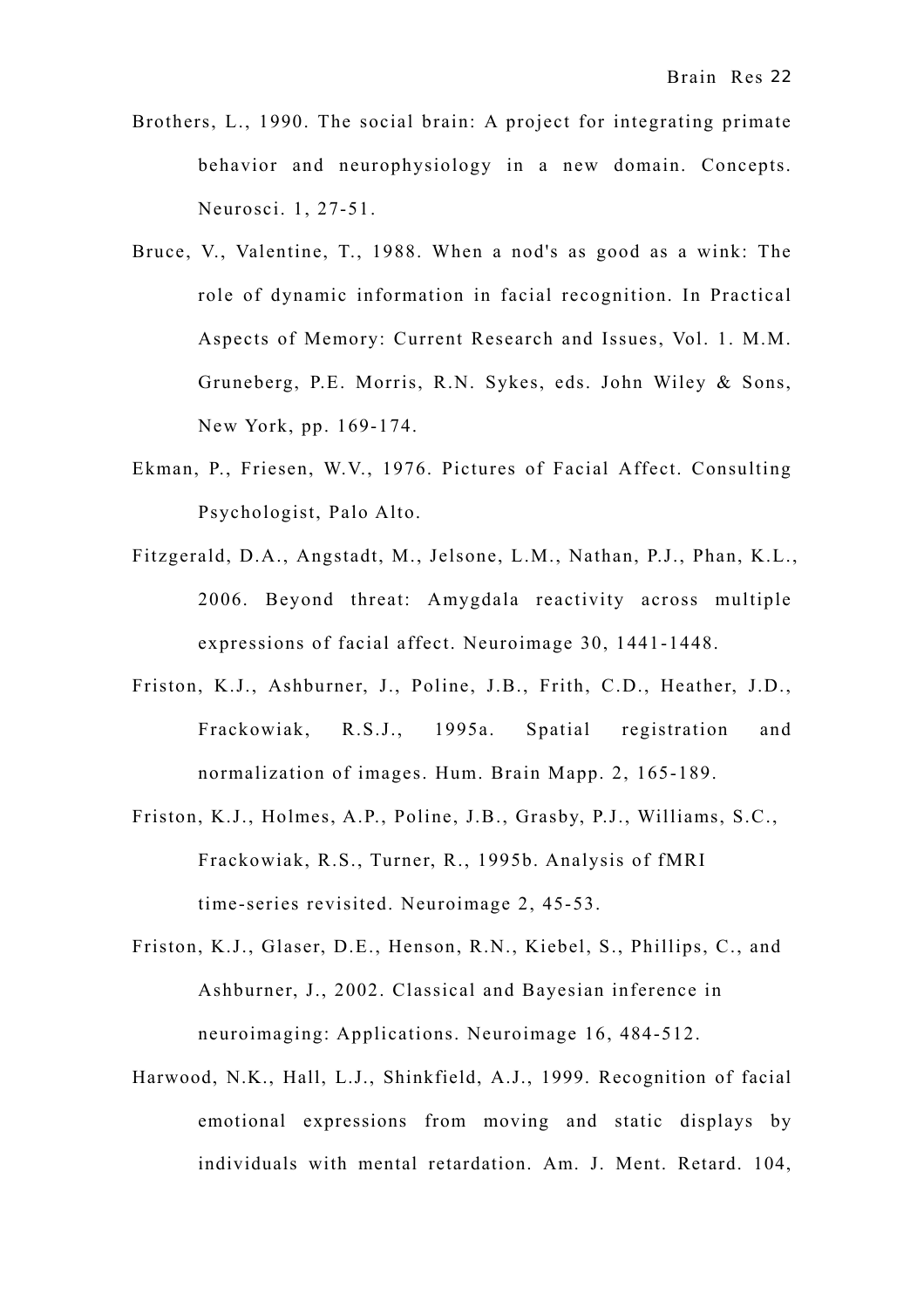270-278.

- Haxby, J.V., Hoffman, E.A., Gobbini, M.I., 2000. The distributed human neural system for face perception. Trends Cog. Sci. 4, 223-233.
- Hoffman, E.A., Haxby, J.V., 2000. Distinct representations of eye gaze and identity in the distributed human neural system for face perception. Nat. Neurosci. 3, 80-84.
- Johnsen, B.H., Thayer, J.F., Hugdahl, K., 1995. Affective judgment of the Ekman faces: A dimensional approach. J. Psychophysiol. 9, 193-202.
- Killgore, W.D., Yurgelun-Todd, D.A., 2004. Activation of the amygdala and anterior cingulate during nonconscious processing of sad versus happy faces. Neuroimage 21, 1215-1223.
- Kilts, C. D., Egan, G., Gideon, D. A., Ely, T. D., Hoffman, J. M., 2003. Dissociable neural pathways are involved in the recognition of emotion in static and dynamic facial expressions. Neuroimage 18, 156-168.
- Knight, G.P., 1984, A survery of some important techniques and issues in multiple regression. In New Methods in Reading Comprehension Research. D.E. Kieras, M.A. Just, eds. Lawrence Erlbaum Associates, Hillsdale, pp. 13-29.
- LaBar, K.S., Crupain, M.J., Voyvodic, J.T., McCarthy, G., 2003. Dynamic perception of facial affect and identity in the human brain. Cereb. Cortex 13, 1023-1033.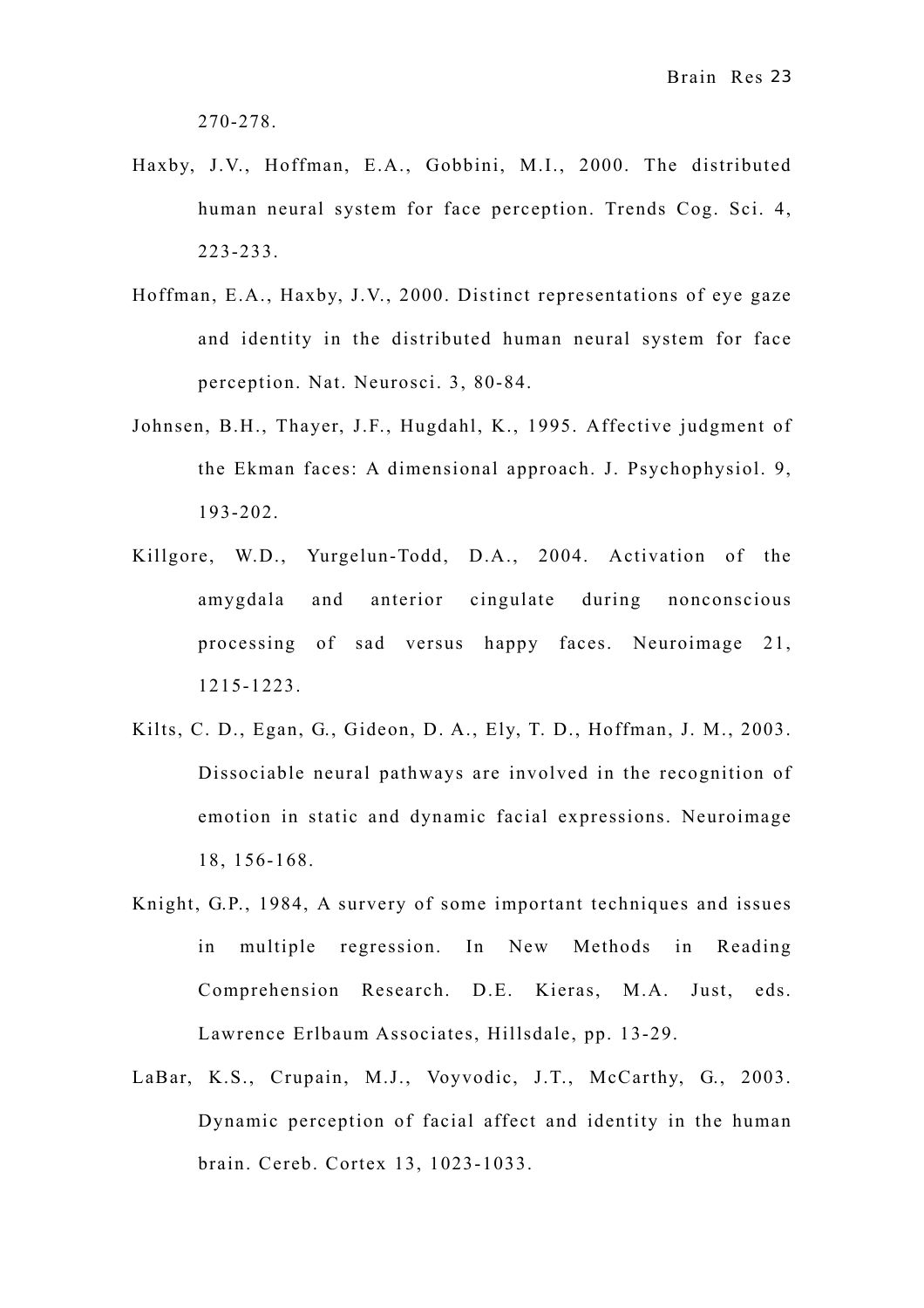- LeDoux, J.E., 1996. The Emotional Brain: The Mysterious Underpinnings of Emotional Life. Simon & Schuster, New York.
- Lundqvist, L.O., Dimberg U., 1995. Facial expressions are contagious. J. Psychophysiol. 9, 203-211.
- Maeda, H., Morimoto, H., Yanagimoto, K., 1993. Response characteristics of amygdaloid neurons provoked by emotionally significant environmental stimuli in cats, with special reference to response durations. Can. J. Physiol. Pharmacol. 71, 374-378.
- Maldjian, J.A., Laurienti, P.J., Kraft, R.A., Burdette, J.H., 2003. An automated method for neuroanatomic and cytoarchitectonic atlas-based interrogation of fMRI data sets. Neuroimage 19, 1233-1239.
- Morris, J.S., Frith, C.D., Perrett, D.I., Rowland, D., 1996. A differential neural response in the human amygdala to fearful and happy facial expressions. Nature 383, 812-815.
- Morris, J.S., Öhman, A., Dolan, R.J. 1998. Conscious and unconscious emotional learning in the human amygdala. Nature 393, 467-470.
- Mukaida, S., Kamachi, M., Kato, T., Oda, M., Yoshikawa, S., Akamatsu, S., 2000. Foolproof Utilities for Facial Image Manipulation (unpublished computer software). ATR, Kyoto.
- Nielsen, L., Kaszniak, A.W. 2007. Conceptual, theoretical, and methodological issues in inferring subjective emotion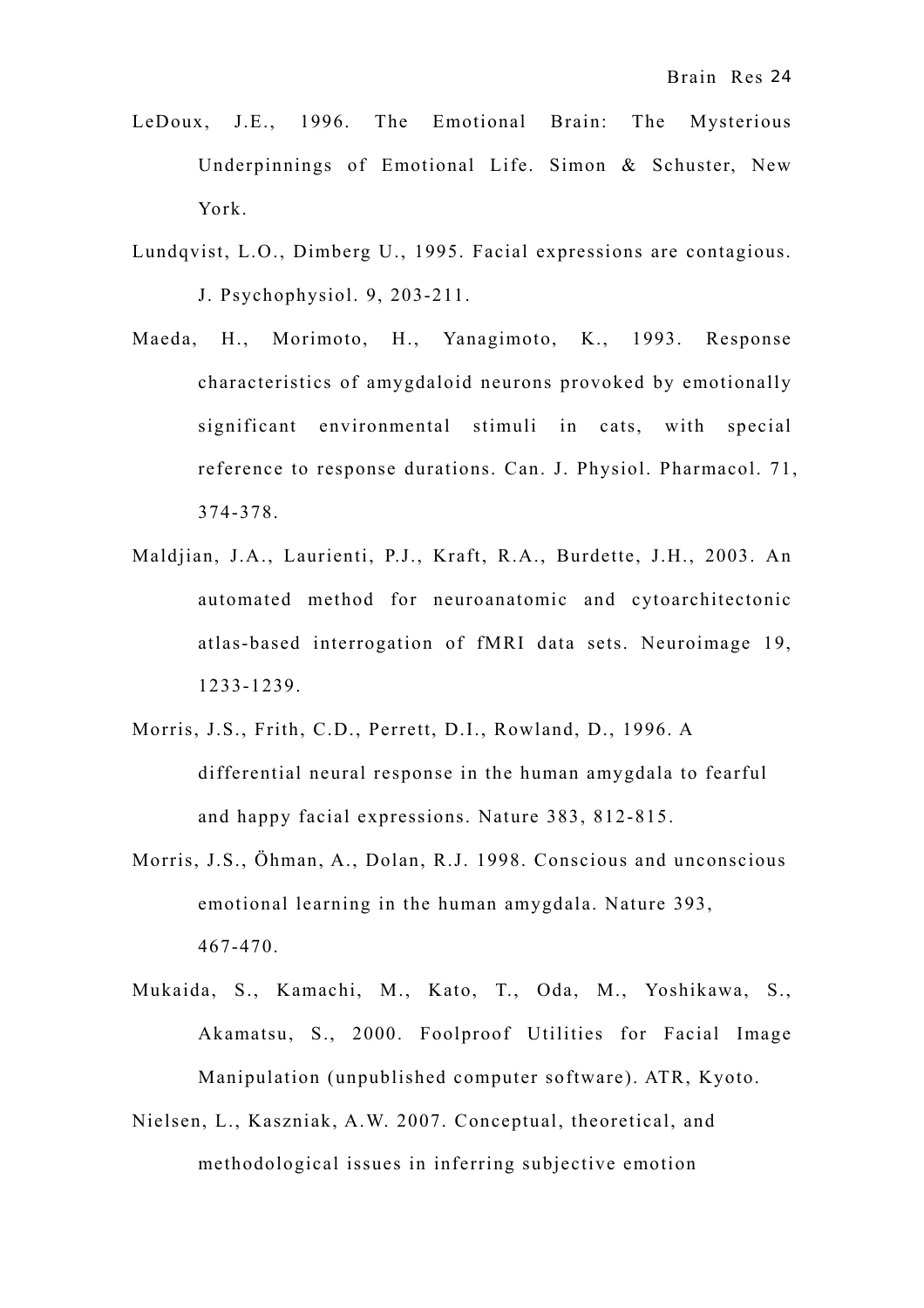experience: Recommendations for researchers. In Handbook of Emotion Elicitation And Assessment. J.A. Coan and J.J.B. Allen eds. Oxford University Press, Oxford, pp. 361-375.

- Öhman, A., Soares, J.J.F. 1994. "Unconscious anxiety": Phobic responses to masked stimuli. J. Abnorm. Psychol. 103, 231-240.
- Ono, T., Nishijo H., 1992. Neurophysiological basis of the Kluver-Bucy syndrome: responses on monkey amygdaloid neurons to biologically significant objects. In The Amygdala: Neurobiological Aspects of Emotion, Memory, and Mental Dysfunction. J.P. Aggleton, ed. Wiley-Liss, New York, pp. 167-190.
- Ono, T., Nishijo H., 1999. Neurophysiological basis of emotion in primates: Neuronal responses in the monkey amygdala and anterior cingulate cortex. In The New Cognitive Neurosciences, 2nd ed. S.M. Gazzaniga, MIT Press, Cambridge, pp. 1099-1114.
- Pelphrey, K.A., Morris, J.P., McCarthy, G., Labar, K.S., 2007. Perception of dynamic changes in facial affect and identity in autism. Soc. Cogn. Affect. Neurosci. 2, 140-149.
- Perrett, D.I., 1999. A cellular basis for reding minds from faces and actions. In The Design of Animal Communication. M.D. Hauser, M. Konishi, eds. MIT Press, Cambridge, pp. 159-185.
- Rizzolatti, G., Fogassi, L., Gallese, V., 2001. Neurophysiological mechanisms underlying the understanding and imitation of action. Nat. Rev. Neurosci. 2, 661-670.

Sato, W., Kochiyama, T., Yoshikawa, S., Naito, E., Matsumura, M.,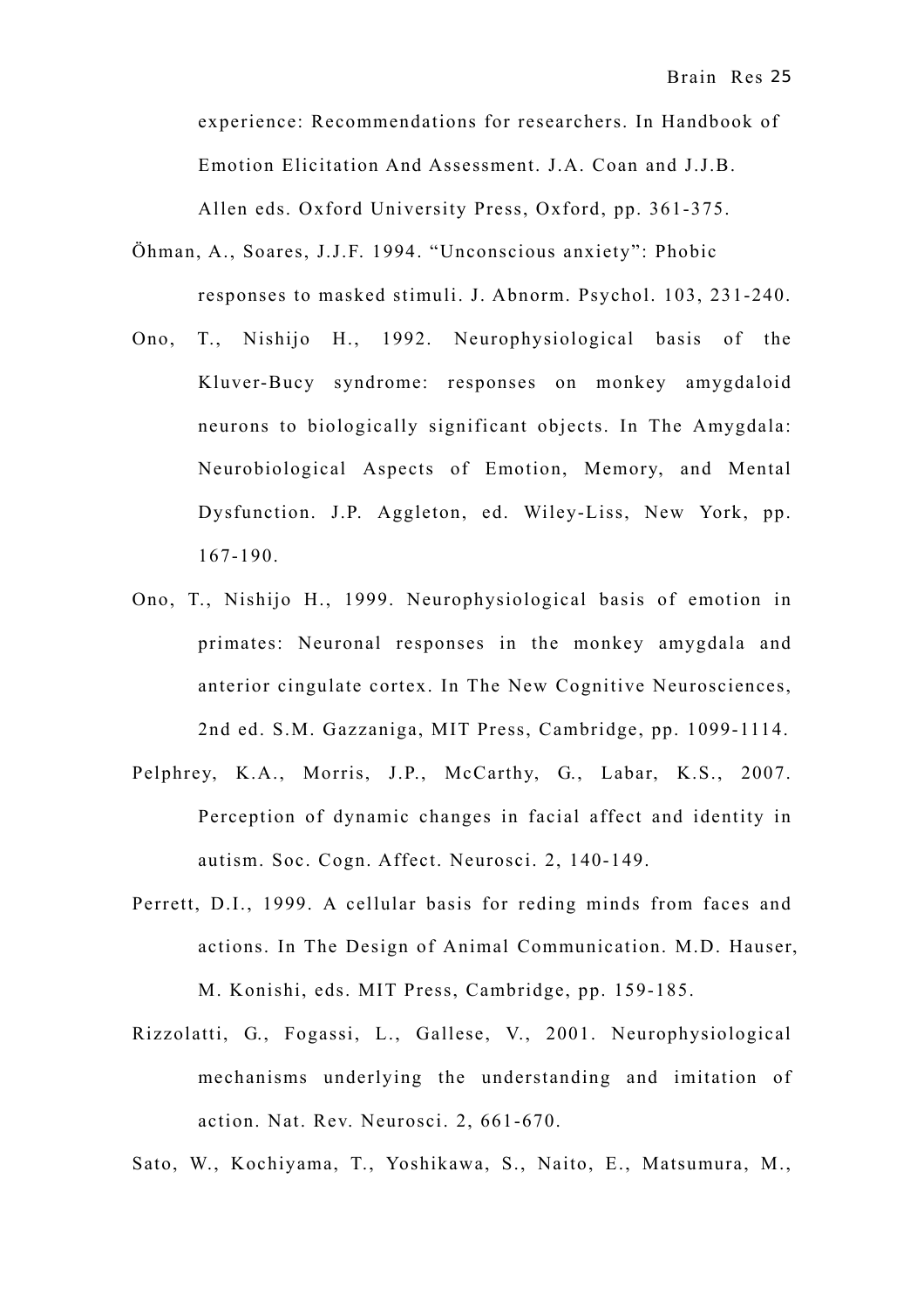2004a. Enhanced neural activity in response to dynamic facial expressions of emotion: an fMRI study. Cogn. Brain Res. 20, 81-91.

- Sato, W., Yoshikawa, S., 2004. The dynamic aspects of emotional facial expressions. Cogn. Emo. 18, 701-710.
- Sato, W., Yoshikawa, S., Kochiyama, T., Matsumura, M., 2004b The amygdala processes the emotional significance of facial expressions: An fMRI investigation using the interaction between expression and face direction. Neuroimage 22, 1006-1013.
- Sato, W., Yoshikawa, S., 2007a. Enhanced experience of emotional arousal in response to dynamic facial expressions. J. Nonverbal Behav. 31, 119-135.
- Sato, W., Yoshikawa, S., 2007b. Spontaneous facial mimicry in response to dynamic facial expressions. Cognition 104, 1-18.
- Sergerie, K., Chochol, C., Armony, J.L., 2008 The role of the amygdala in emotional processing: A quantitative meta-analysis of functional neuroimaging studies. Neurosci. Biobehav. Rev. 32, 811-830.
- Small, D.M., Gregory, M.D., Mak, Y.E., Gitelman, D., Mesulam, M.M., Parrish, T., 2003. Dissociation of neural representation of intensity and affective valuation in human gustation. Neuron 39, 701-711.
- Worsley, K.J., Friston, K.J., 1995. Analysis of fMRI time-series revisited--again. Neuroimage 2, 173-181.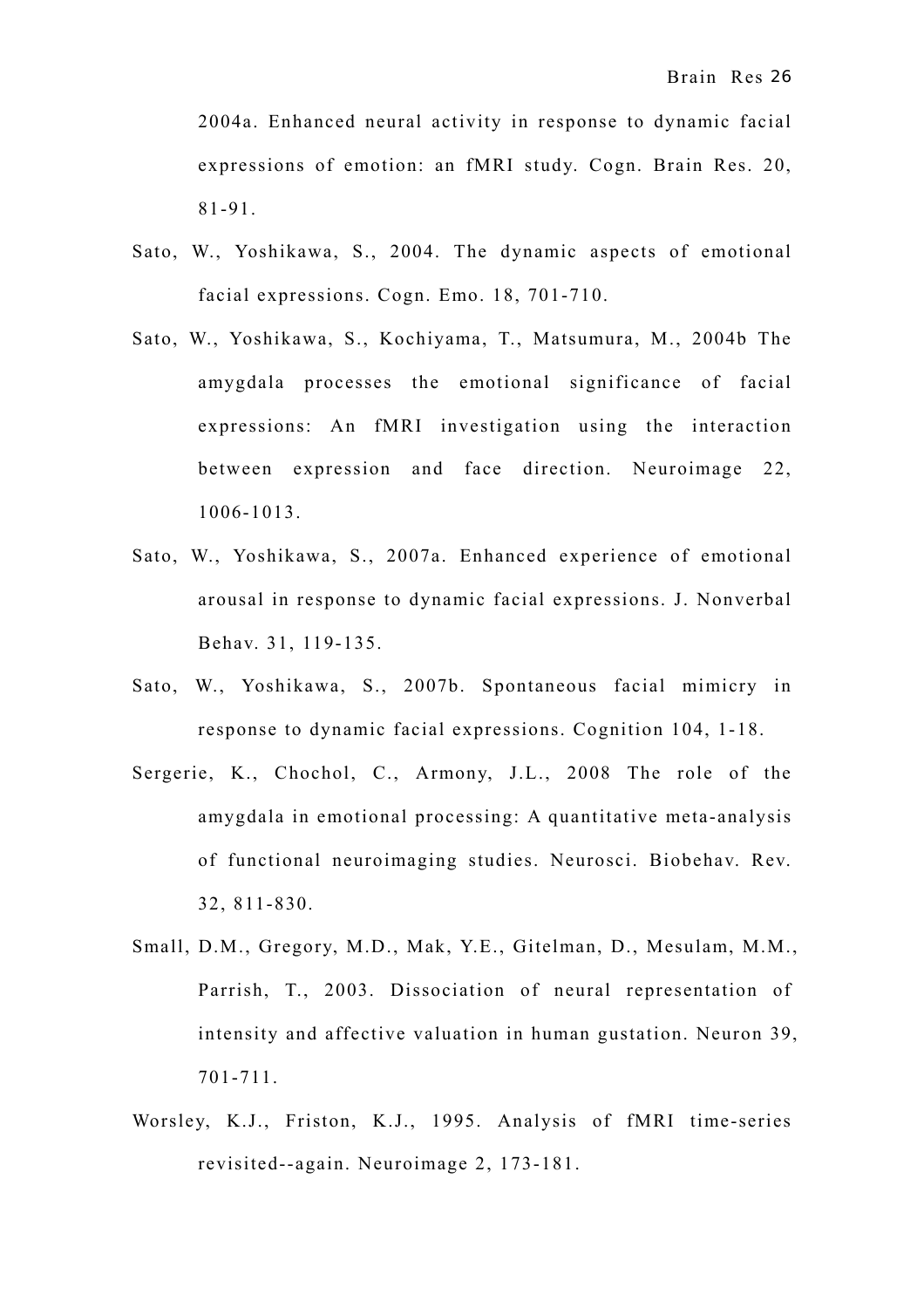- Wright, C.I., Fischer, H., Whalen, P.J., McInerney, S.C., Shin, L.M., Rauch, S.L. 2001. Differential prefrontal cortex and amygdala habituation to repeatedly presented emotional stimuli. Neuroreport 12, 379-383.
- Wright, C.I., Martis, B., Shin, L.M., Fischer, H., Rauch, S.L., 2002. Enhanced amygdala responses to emotional versus neutral schematic facial expressions. Neuroreport 13, 785-790.
- Yoshikawa, S., Sato, W., 2008. Dynamic facial expressions of emotion induce representational momentum. Cogn. Affect. Behav. Neurosci. 8, 25-31.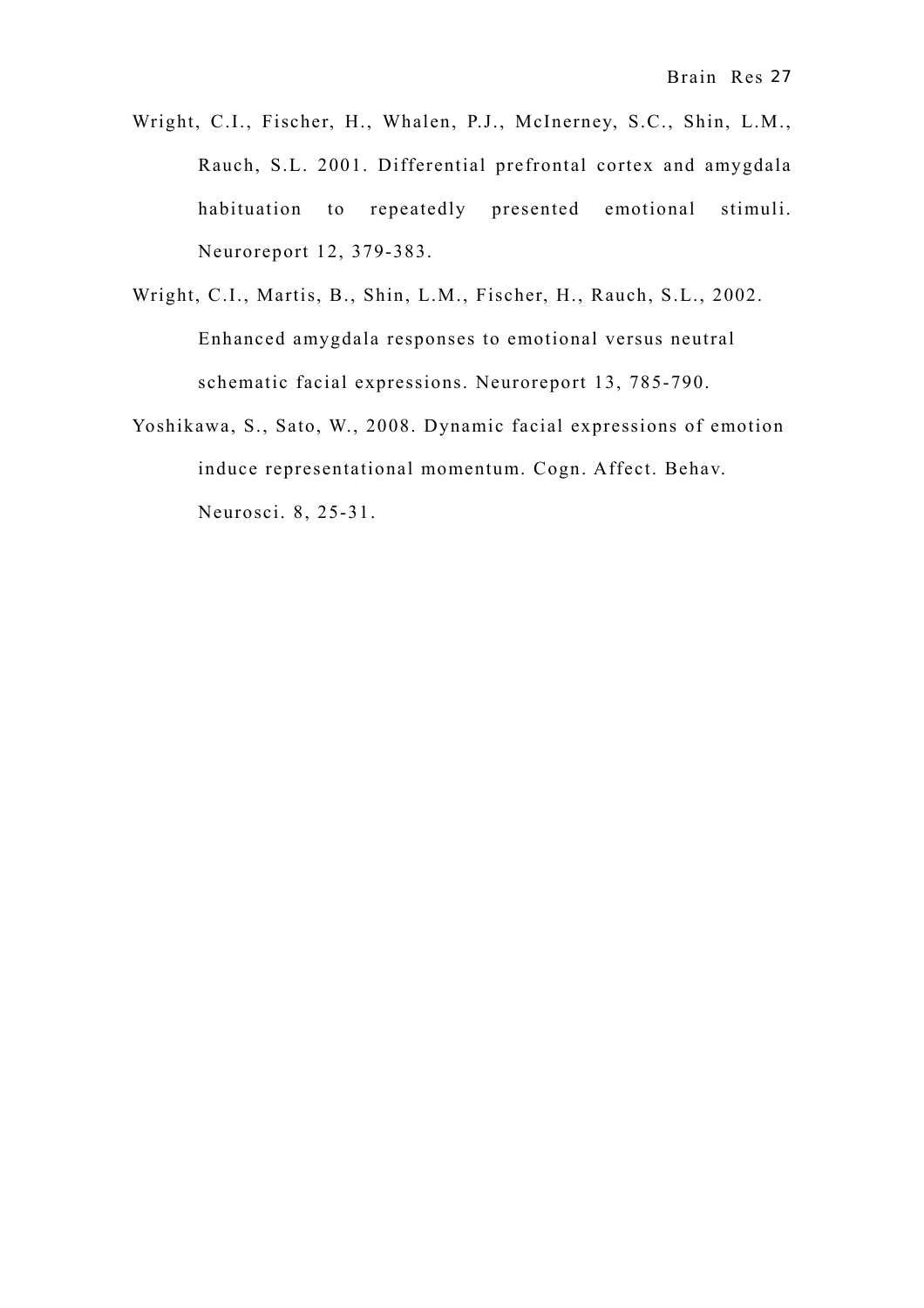# Forward



Neutral

Emotional

# Backward



Emotional

Neutral

Figure 1. Illustrations of stimulus presentations, forward (upper) and backward (lower). Note that the frames were the same for the two conditions.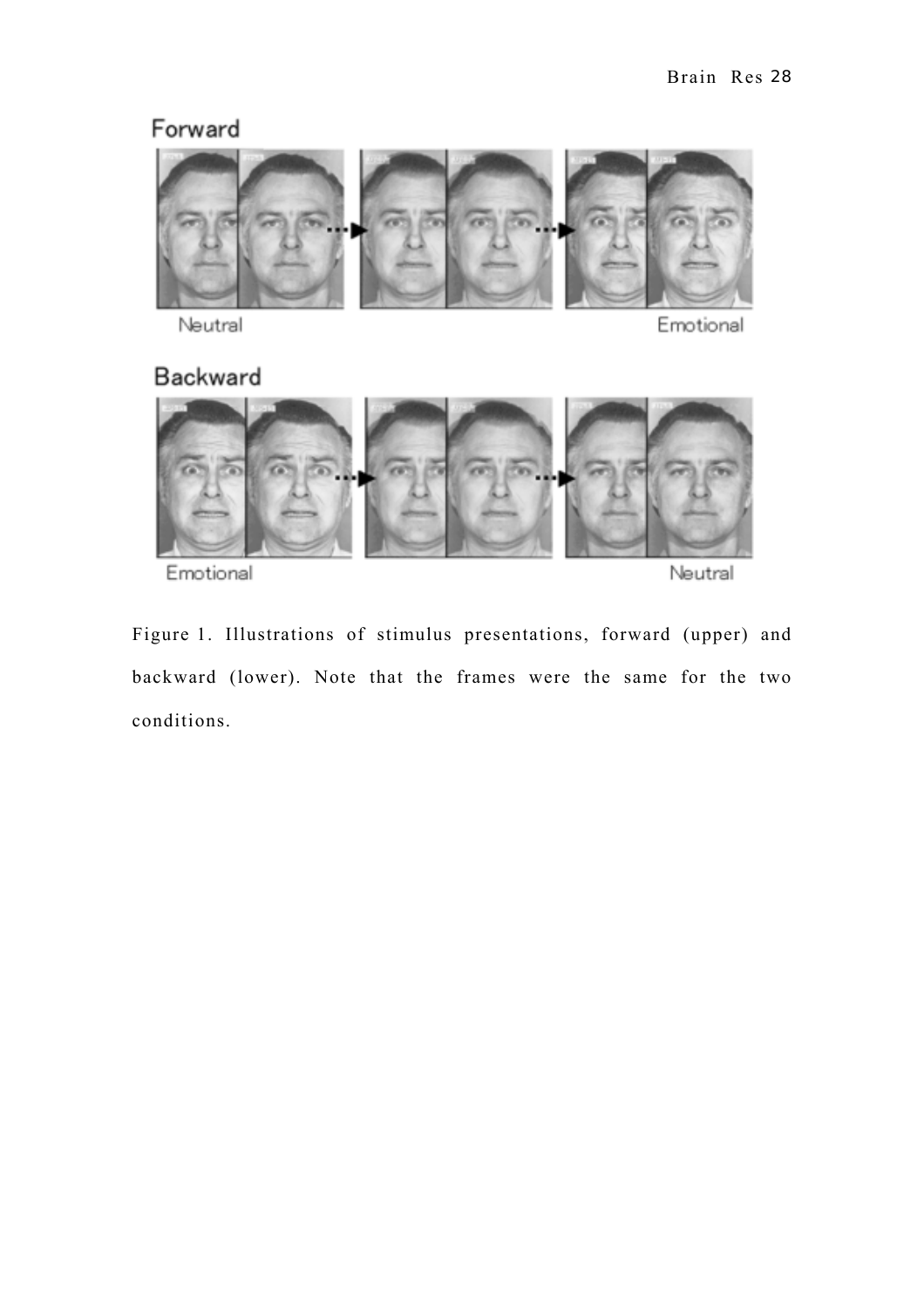

Figure 2. Left. A statistical parametric map of the left amygdala showing higher activity for forward compared with backward presentations. The activation is overlayed on the anatomical MRI of the mean brain of the subjects involved in the study. Right. Mean percentage signal changes (with standard error) of amygdala activity.